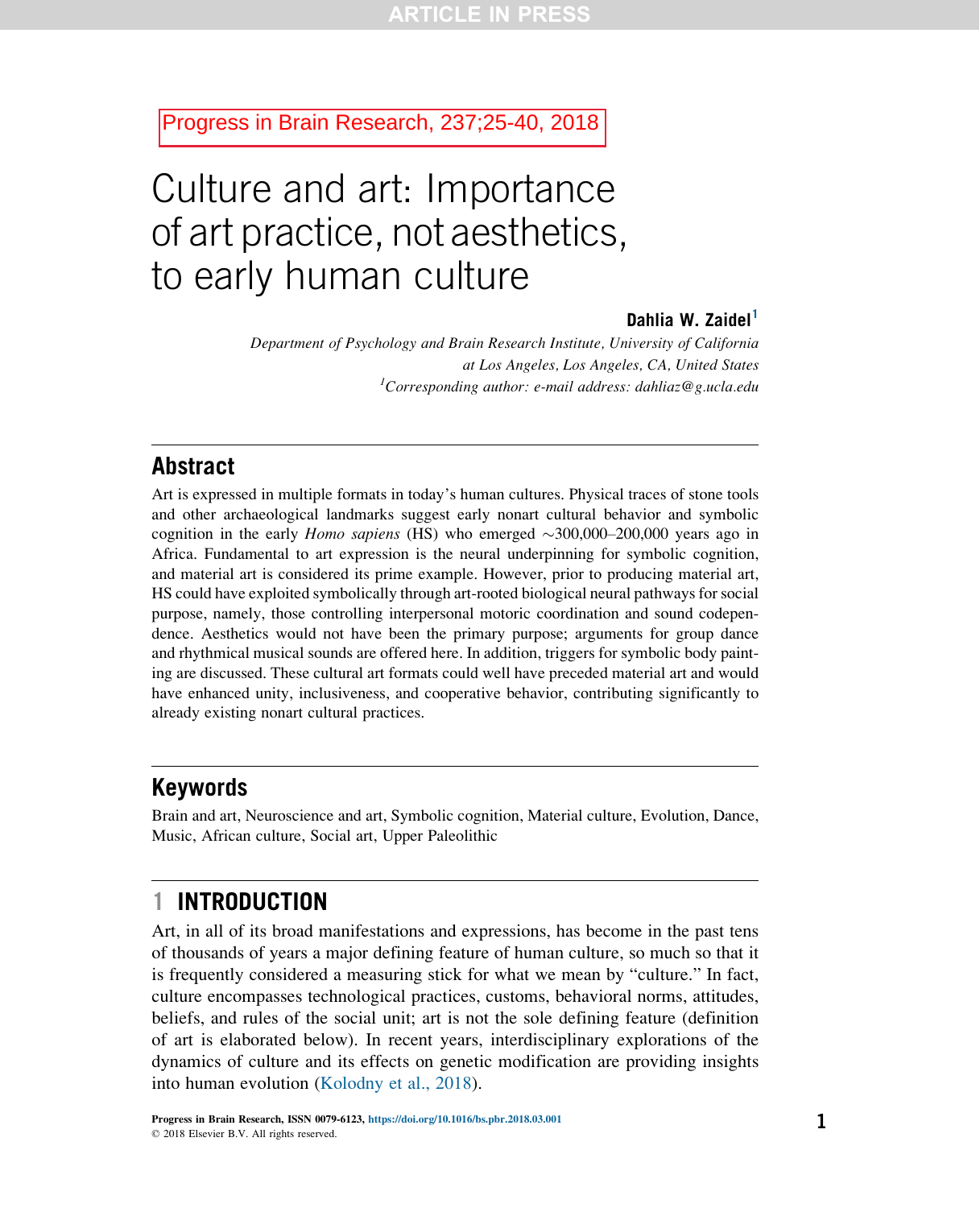The archaeological record suggests that the practice of making art, as judged through physical traces of objects, had slow and protracted beginnings. On the surface, it does not seem to have been a major or abundant feature of the early human technological and survival culture when anatomically modern Homo sapiens (HS) emerged in Africa sometime some 300,000–200,000 years ago ([Hublin et al., 2017](#page-12-0); [McDougall et al., 2005](#page-13-0); [Stringer and Galway-Witham,](#page-14-0) [2017](#page-14-0)). Hundreds of thousands of years later a mere trickle of art-related objects emerged in the form of seashell beads in Africa, while thousands of years later, a seemingly abrupt influx in the form of statuettes, ornaments, carvings, and cave wall paintings appeared in Europe, a period known as the Upper Paleolithic. Since then the practice of integrating art into human cultures has continued unabated.

The large time gap between the trickle to full-fledged regular art production could imply a major alteration of the human brain or else a gradual time course is somehow needed (reviewed by [McBrearty, 2012\)](#page-13-0). The possibility that cultural values played a major role must be considered as well. However, the very early arts did not necessarily have had to emerge through durable material such as stone or other nondegradable items ([Zaidel, 2017\)](#page-15-0), nor for aesthetic reasons alone ([Lewis-](#page-13-0)[Williams, 2002](#page-13-0); [Zilhao, 2007\)](#page-15-0). The explanation proposed here is that they had been practiced for hundreds of thousands of years by the HS prior to the Upper Paleolithic in formats deeply entrenched biological neural pathways, particularly those controlling interpersonal cosynchronization of motoric movements and vocal sounds (elaborated further in subsequent sections). They would have emerged spontaneously and exploited through symbolic art expression to solidify group membership. All group members, regardless of age or other distinctions, would be able to participate, as in collective group dances and collective rhythmical musical sounds. Such cultural endeavors signify affiliation, bonding, and unity, which together support motivation for survival in socially oriented groups.

In the discussion that follows, critical to our understanding of art's role in human culture is the intersection of several factors, namely that: (i) humans are the only ones in nature to produce art spontaneously, (ii) symbolic and abstract cognition are supported by unique neural features of the human brain, (iii) nonart cultural behaviors preceded material art practice, and (iv) art expression is not likely to have been initiated for aesthetic effects alone because that would attract attention to single talents rather than to the collective whole.

### 2 WHAT MAKES ART, ART

The perspective taken here is that not unlike language, art is a culturally based communicative system. Art's meanings are understood by the society in which it was created (the cognition is discussed in the subsequent section) and can trigger reactions cross-culturally as well. A formal definition of art with an endless list of what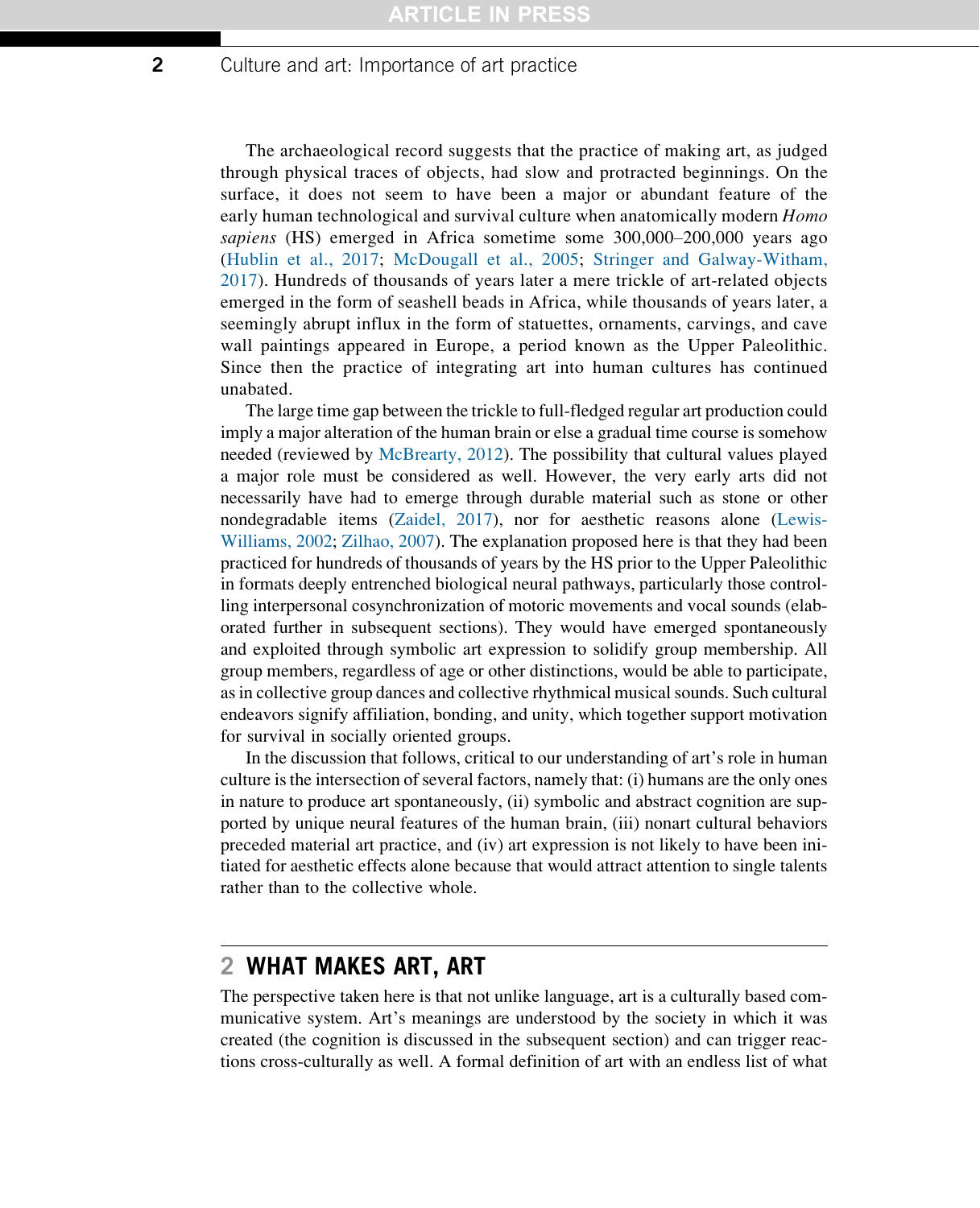**3** Brain and value of symbolic cognition **3** 

art is is neither practical nor useful. Philosophers have contemplated and argued this issue extensively. Among philosophers, "this thought that art can't be defined, may be better grounded than one might suspect at first glance. Several philosophers have argued in defence of the claim that certain concepts—concepts we all use and feel familiar with—just can't be defined" [\(Goldie and Schellekens, 2009,](#page-12-0) p. 39). Some would define art as expressions lacking in utilitarian value, such as extra decorative embellishments on a sword's handle whose main function (utility) lies in cutting and piercing, or painted patterns on a plate whose function is basically holding food, or carved flowers on legs of a dining table, and so on. However, here, in the discussion of early art (e.g., dance movements, musical sounds, painted body colors) and its incorporation into nonart cultural practices, art expression is viewed as useful for signaling group inclusiveness and belongingness through symbolic messages of shared values.

## 3 BRAIN AND VALUE OF SYMBOLIC COGNITION

A great deal of human thinking is based on referential and symbolic understanding ([Deacon, 1998, 2011\)](#page-11-0), in language and also in art, whether it is material art or not. The unique feature of the human mind, namely, the enormous ability to represent experiences, objects, colors, and ideas symbolically, metaphorically, abstractly, and referentially ([Balter, 2009\)](#page-10-0), is supported by the neural organization of the brain. The purpose of both language and art is communication, which in itself is the hallmark of social interaction. There is no logical reason to assume that the early humans could not express their mental experiences through some type of art forms, given that they already established a culture of technology in group-oriented existence.

Symbolic cognition provides the underlying basis for descriptions of things not actually present in real time but can be understood by others. A black ink drawing consisting of just a few lines on a white canvas, such as Picasso's "Femme," is understood by viewers to be the back side of a nude woman. Similarly, his "Head of a Woman" painting, although not a realistic representation of a face, is understood to refer to a woman's face. When one image (drawings, paintings) or activity (dancing, singing) refers to or represents an idea, and members of society understand what stands for what, we have the basis for abstract reasoning and symbolic cognition. The same can be argued for the purpose of language and its cognitive underpinning ([Deacon, 1998](#page-11-0)).

[Chase \(2003\)](#page-11-0) argues that the use of symbolic cognition in language is not identical to the symbolism we use in culture. Although in both types arbitrary signals gain meaning when members of the society agree on their semantic implications, language uses specific, highly detailed features (sounds and subsounds as in speaking and comprehension, visual markings and submarkings as in reading) to refer to meaningful entities; in this sense, it is referential symbolism (see [Deacon, 2011](#page-11-0)). Culture uses arbitrary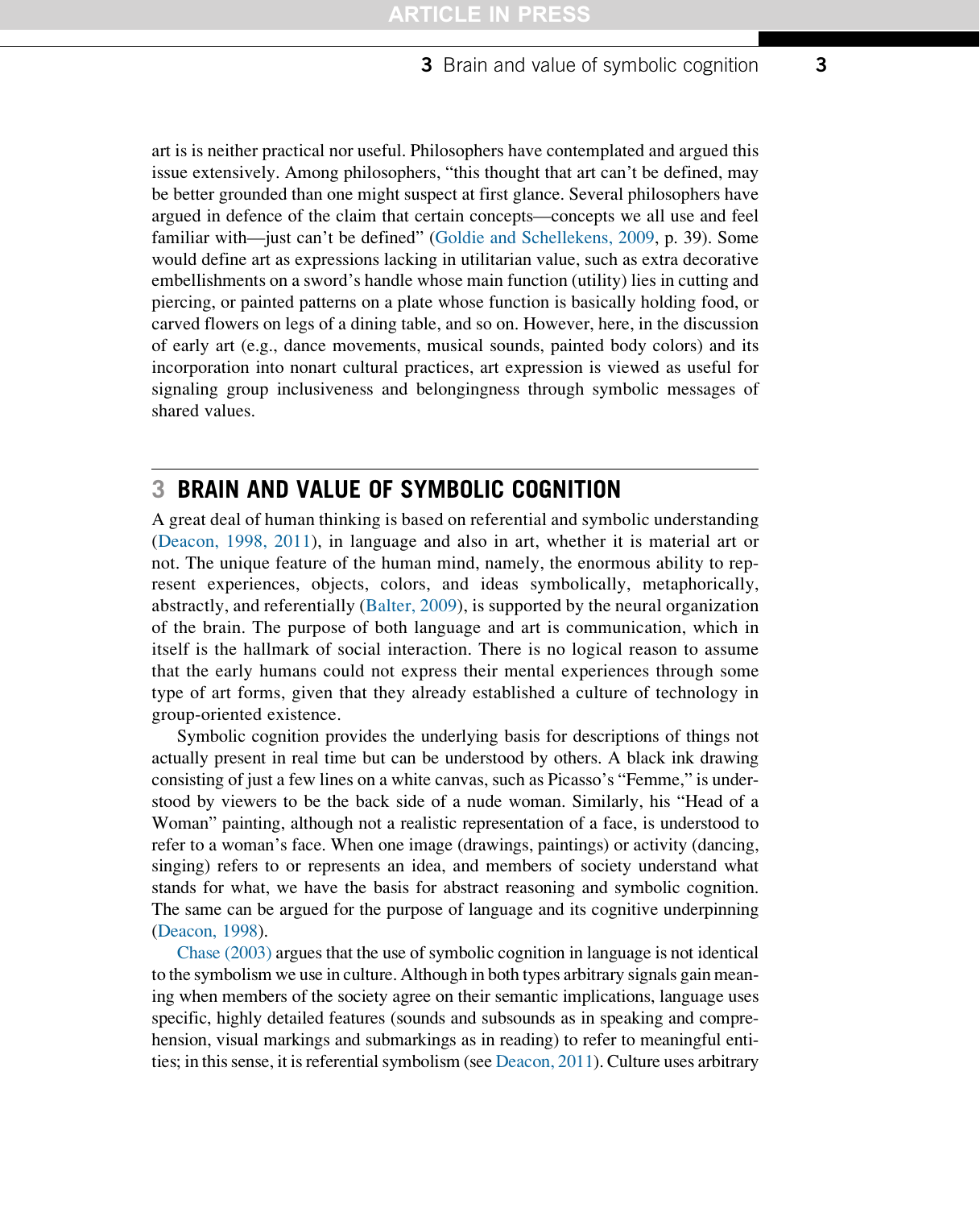objects, concepts, and behaviors with somewhat loser precision to communicate affiliation. Art would fit with the cognition of culture notion. Regardless of the distinction, the human brain enables both types of communication.

## 4 EARLY HUMANS AND CULTURE: BACKGROUND

In biology, culture and social grouping have evolved for millions of years, well before the HS emergence. The roots can be found deep in our biological ancestors: Culture is a part of chimpanzees and other nonhuman primates, too, albeit much constrained in scope and complexity by biological and genetic factors [\(Kempe](#page-12-0) [et al., 2014](#page-12-0); [Lefebvre, 2013;](#page-13-0) [Stout and Hecht, 2017;](#page-14-0) [van Leeuwen et al., 2017](#page-14-0); [Whiten, 2011, 2017](#page-14-0); [Whiten et al., 2009, 2017](#page-14-0)). And in the millions of years after the HS split from chimps, hominins' prosocial cultural behaviors evolved in a direction that enhanced survival.

After the split from chimps, approximately 5.5 million years ago [\(Langergraber](#page-12-0) [et al., 2012;](#page-12-0) [Patterson et al., 2006](#page-13-0)) the trajectory of hominins evolved increasingly in the direction of living in socially oriented units [\(Key and Aiello, 2003](#page-12-0)). Early HS had a culture, one that was organized around stone tool technology, food attainment, most likely through hunting expeditions, foraging, and scavenging, as well as through defense strategies against predators. The composition of the groups, as conjectured from observing modern-day hunter gatherers, consisted of both bloodrelated kin and nonkin, unlike nonhuman primates [\(Hill et al., 2011, 2014\)](#page-12-0). Members had to get along with each other in order to achieve successful survival based on cooperation. Individual differences, interpersonal competition, stress, and predator concerns were all issues that had to be overcome in order to facilitate social existence. Cooperation among members was the key. Biological adaptation promoted survival through collective efforts; neural pathways in the human brain have been under selection to underlie the basis for bonding, whether between paired couples, siblings, and grandparents, or with nonkin members. The triggers for the practice of art are likely to have been social–cultural. Scholars have reasonably suggested that the first arts would have consisted of visual signs worn on the body signifying social affiliation and identification, something that would become necessary in hierarchical society, or for other useful social reasons ([Lewis-Williams, 2002;](#page-13-0) [Zilhao, 2007\)](#page-15-0). This notion that art represents socially relevant information, namely, distinction, has been proposed earlier by Bourdieu, a social philosopher, who based the notion on his own modern-day studies ([Bourdieu, 1984](#page-10-0)).

With the primary motivation being social considerations, the aesthetics factor would have been secondary. As suggested in a previous publication [\(Zaidel,](#page-15-0) [2017\)](#page-15-0), social inclusiveness displays average the talents of all in the group whereas aesthetics attract attention to works of individual artists, something that potentially can trigger competitiveness through difficult to control jealousy impulses; friction would undermine the collective group effort to survive.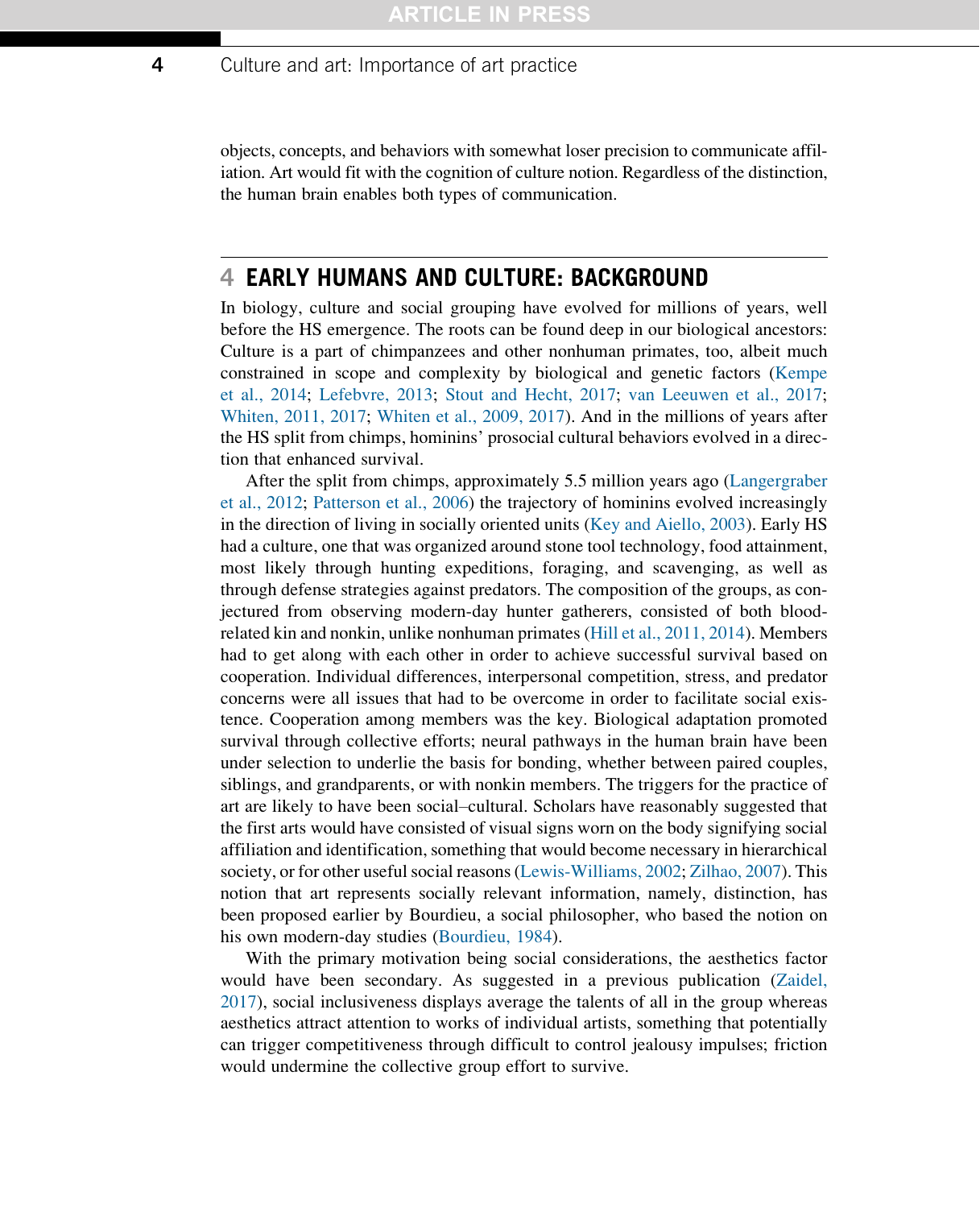# 5 CULTURE AND ART: ARCHAEOLOGICAL FINDINGS AND EARLY HUMANS

The earliest fossil evidence for anatomically modern HS dates to  $\sim$ 195,000 years ago, in Africa [\(Butzer, 1969;](#page-10-0) [Klein, 1992](#page-12-0); [McDougall et al., 2005\)](#page-13-0), and according to recent analyses of fossil finds in Morocco, to an archaic HS who lived  $\sim$ 300,000 years ago ([Hublin et al., 2017](#page-12-0); [Stringer and Galway-Witham, 2017\)](#page-14-0). We can only rely on physical traces to know if art objects were created. While stone tools and other technology attesting to sophisticated cognition, more complex than in previous hominins, have been found ([McBrearty, 2007;](#page-13-0) [McBrearty and Brooks,](#page-13-0) [2000;](#page-13-0) [Wadley et al., 2009\)](#page-14-0), material art from those very early HS habitats have so far not been unearthed.

Judging from finds in South Africa, dated to  $\sim$ 77,000 years ago, the earliest artrelated objects cited in most debates on this subject are sea shells that presumably were strung and possibly worn around the neck; they were also found in ancient sites in Israel and Morocco [\(d'Errico et al., 2009, 2017;](#page-11-0) [Henshilwood, 2007, 2014;](#page-12-0) [Vanhaeren et al., 2013](#page-14-0)). This was followed by a time gap of tens of thousands of years with only a trickle of material art. Only in the Upper Paleolithic period, starting around 45,000–35,000 years ago, in Europe, a clear influx (some call it "explosion") was created; sculptures from stone and ivory, engraving on bones, and antlers appeared in the habitats of HS. This trend of art making has grown into an unabated cultural habit that has lasted to this very day. The specific events that have led to the prolific production in that particular part of the world and not in others are continuously discussed and pondered. Whatever the triggers might have been, it is clear that the culture valued the practice.

In Africa, several types of stone tool technologies, starting as long as  $\sim$ 300,000 years ago [\(Henshilwood, 2003](#page-12-0); [McBrearty and Brooks, 2000](#page-13-0); [Wadley,](#page-14-0) [2013;](#page-14-0) [Wurz, 2013](#page-15-0)), bespeak of advanced HS cognition. Between around 300,000 and 75,000 years ago expansions were evident: The unearthed artifacts from South Africa sites, in particular in Still Bay, Howiesons Poort, Blombos Cave, Diepkloof Rock Shelter, Pinnacle Point, and Klasies River, attest to cultural structures in stone tool manufacture and related behaviors. Excavations in Blombos Cave revealed that HS left behind sea shells which could have served as body ornament around 100,000–71,000 years ago. Also in Blombos, unearthed finds suggest high-level cognition by way of engraved bone tools, heat-treated and deliberately flaked stone projectiles (arrow tips?), purposefully engraved (geometrical patterns) on ocher pieces, ocher heated in abalone sea shells, assorted pigments of crushed ocher mixed with other ingredients; evidence transfer into the cave of material mined far away; both the abalone shells and the pierced beads were harvested from the ocean which required skilled attention (reviewed in [Douze et al., 2015\)](#page-11-0). At Sibudu, around 77,000 and 58,000 years ago numerous physical artifacts point to separation of the sleeping quarters from the stone-making workstations, a layout that indicates symbolic catego-rization of the group's living space (de la Peña and Wadley, 2017; [Wadley et al., 2011\)](#page-14-0).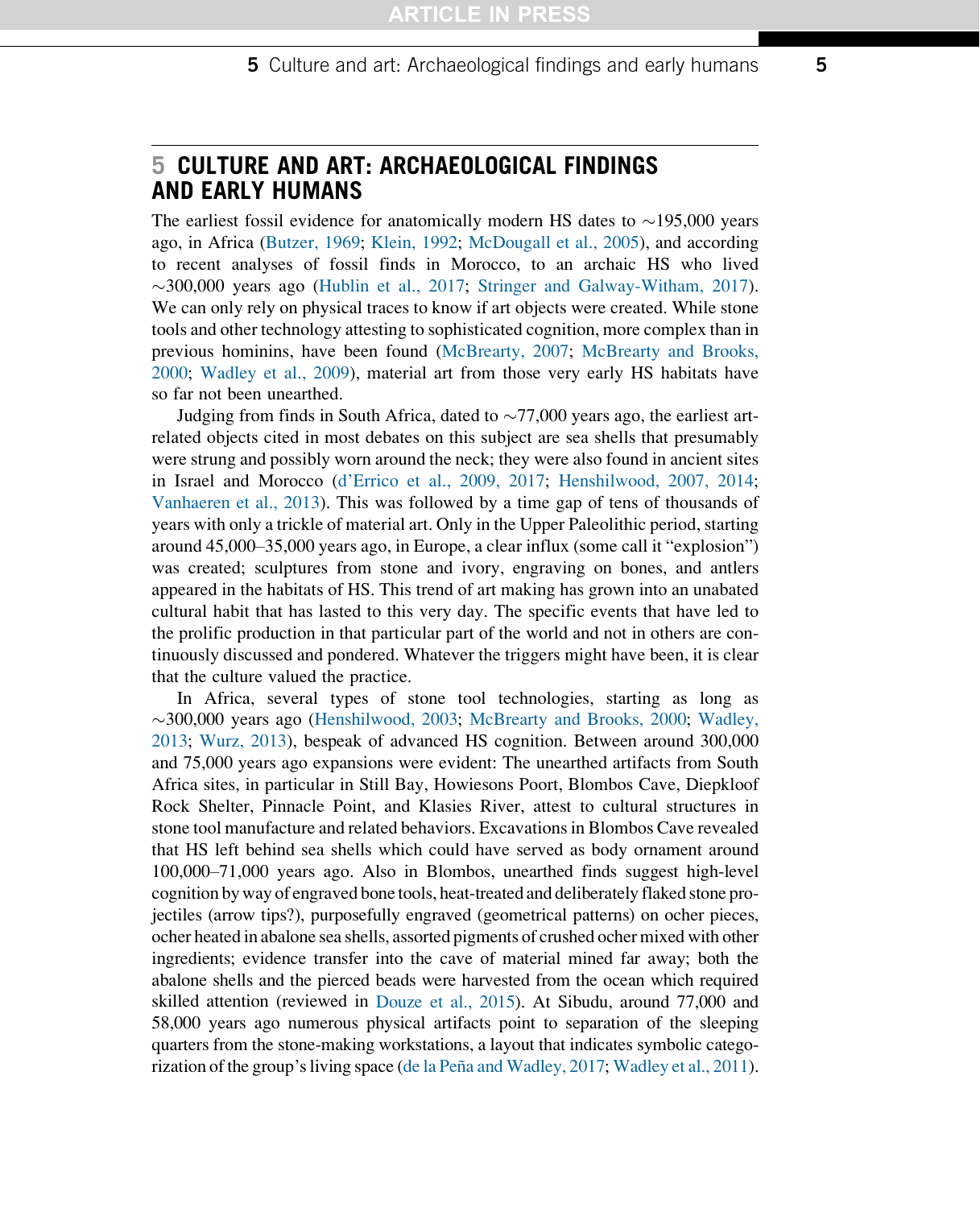In addition, adhesives made from plants were used to construct some stone tools ([Wadley, 2010, 2013\)](#page-14-0), and ocher altered through heating, distant mining, and, significantly, use of medicinal plants effective against insects were uncovered, and what may possibly be snares and traps for animals were found as well ([Wadley et al., 2011](#page-14-0)). As [Wadley \(2013\)](#page-14-0) points out, together with similar analysis of the archaeology of Rose Cottage, the heating of ocher and of plant adhesives could be taken to show abstract reasoning, functional long-term memory, planning ahead, meticulous observation skills, and enhanced survival strategies. It is reasonable to assume that all of this could not have been expressed if capacities for symbolic cognition were not functional.

Wadley argues that this evidence exemplifies level and type of cognition capability that could be considered to be close to what current modern humans possess ([Wadley, 2013\)](#page-14-0). Other archaeologists (cited above) working on the artifacts from South Africa largely concur with this view. From a current neuropsychological perspective, this type of archaeological record suggests that the brain of early HS in South Africa functionally supported executive control in planning ahead and working memory (frontal lobes), mental rotation and mental transformation (right parietal lobe), long-term memory (hippocampus and temporal lobes), topographical memory (right parietal lobe), fine finger dexterity (precentral gyrus in the frontal lobes, and if right-handedness already present, then the left gyrus), and visual acuity (occipital lobes). To this we can add color knowledge and meaning (left lingual gyrus), sequential memory ([Ghirlanda et al., 2017](#page-11-0)), and most likely memory for faces (right fusiform gyrus). At the very minimum, art would require these same functions for its expression.

## 6 CULTURE AND THE EARLIEST NONMATERIAL ARTS: FROM UTILITARIAN APPLICATION TO SYMBOLIC PRACTICE

Consider body paintings: It could not have escaped the notice of early HS that smearing the body with plant material provided camouflage in hunting forays. The paint material, if chosen carefully to match the surroundings, as in deliberate camouflage, would have provided protection from predators and enemy groups, and aid in snaring prey. Going from practical application is but a small step to symbolic rehearsal at the gathering of members in the campsite. Easily available materials such as charcoal from fire, ashes mixed with animal fat, animal blood, plant juices, shades of ocher, feathers, animal skins, sinew and ligaments from killed animals, and other perishable material would have fulfilled the affiliation signifiers (symbolic) markings.

The initial utilitarian trigger would have served as the bridge to symbolic representations through mental rehashing of lived experience and aided in planning future activity. This is a reasonable possibility for the triggers. Indeed, the art of modern cultures is replete with examples of lived experiences, as can be seen in Goya's painting, "The Second of May 1808," Picasso's painting, "Guernica," Asia Argento's 2000 movie "Scarlet Diva," to name but a minute fraction of countless of examples.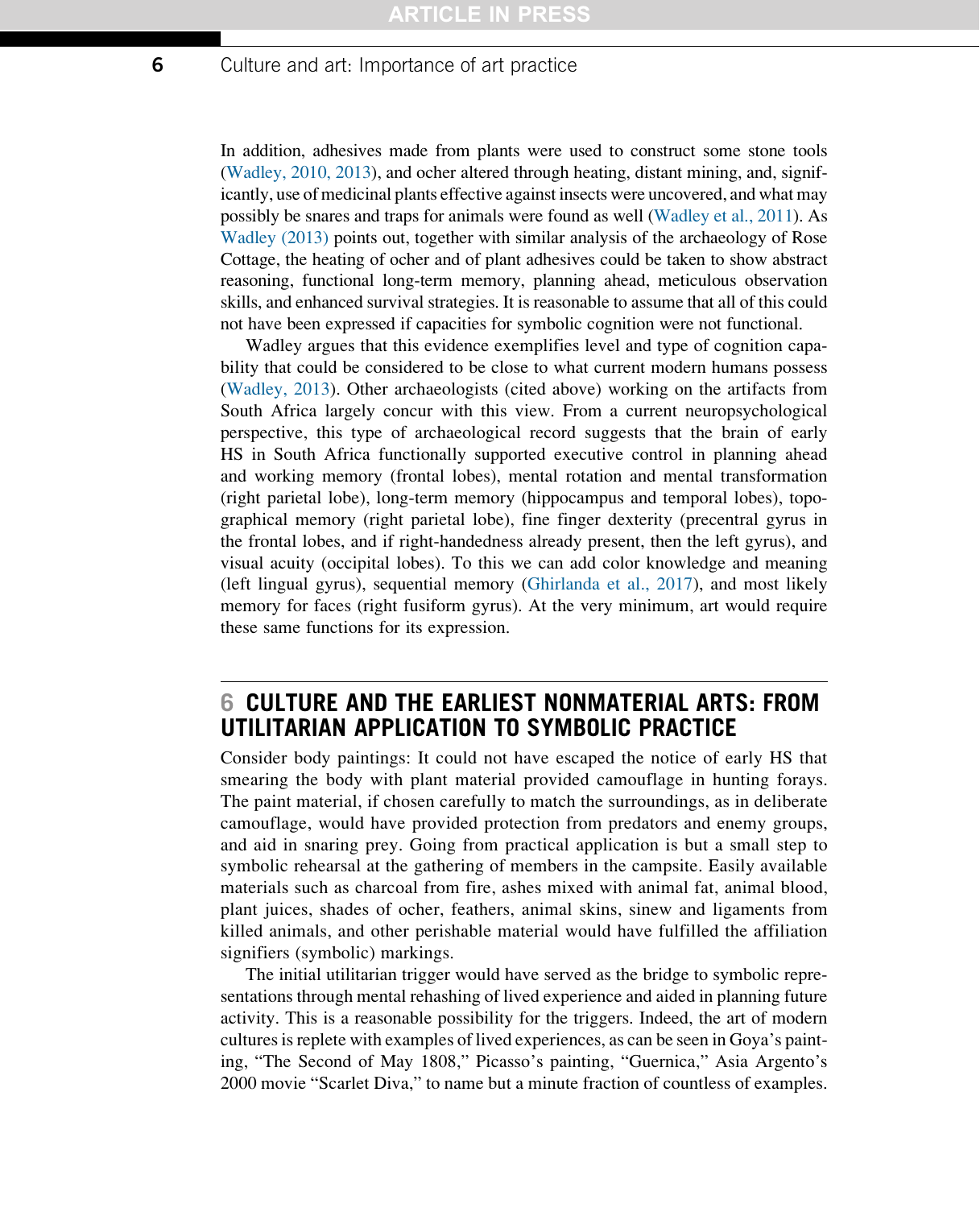Today's tribal societies use body paints extensively for socially based distinction, symbolic purposes, and decoration ([Silvester, 2009\)](#page-14-0). They serve as models for understanding the early past uses by HS. Visual display of body paints is easily recognized and conceptually categorized by others. No physical traces would be left behind for archaeologists to unearth.

# 7 CULTURE AND THE EARLIEST NONMATERIAL ARTS: SKILLS DEEPLY ROOTED IN BIOLOGY

Other early arts could have arisen spontaneously from biologically conserved neural pathways controlling interpersonal cosynchronization of movements and sounds. Natural and spontaneous rhythmical body rocking to inner (in the mind) or outer (external) beats is observed in some animals, in young babies, children, and adult humans ([Fuhrmann et al., 2014](#page-11-0); [Laland et al., 2016a](#page-12-0); [Ravignani and](#page-13-0) [Cook, 2016\)](#page-13-0). Transforming this inherently biological state of cotiming (entrainment) into an expressive art form such as group dance is a natural act [\(Zaidel, 2017](#page-15-0)). The notion that human cultural innovations can possibly map into already existing cortical regions through neuronal cycling has been proposed and discussed [\(Dehaene](#page-11-0) [and Cohen, 2007\)](#page-11-0).

Biologically, the act of synchronizing to a beat is known as entrainment. Entrainment is reported to be present in fireflies, some pet birds, sea lions, elephants, and horses ([Rouse et al., 2016;](#page-13-0) [Wilson and Cook, 2016](#page-14-0)). Human beats do not necessarily have to be "musical" (that is, created vocally or instrumentally); it can be selfgenerated through clapping, foot thumping, throat humming, or tongue clicking. Matching motoric movements to those of others develops early in infants and children. Infants react to auditory rhythms, they respond positively to rhythmical rocking movements, whether or not musical sounds are heard, they synchronize their movements with others in social settings, and young children spontaneously respond to music rhythmically with whole body motion, showing that repetitive movement is naturally calming for humans from birth ([Cirelli et al., 2016;](#page-11-0) [Tunc](#page-14-0)[genc](#page-14-0) [et al., 2015\)](#page-14-0). Adults easily synchronize their walking tempo to each other regardless of the presence of musical beats [\(Schmidt and O'Brien, 1997\)](#page-13-0). Interpersonal matched steps is probably related to nonverbal expressions of commonality and empathy [\(Wiltermuth and Heath, 2009](#page-14-0)). This biologically natural trait could easily have evolved into an art form with symbolic meaning and practiced on a group level as dance in the early days of the HS, or earlier ([Zaidel, 2017\)](#page-15-0).

Because group dance formations are achieved through coordinated interdependent movements by all individuals, it is a highly inclusive artistic expression. This is a form that can be expressed in the safety of the camp site. Collective synchronized touching, shuffling, and clapping tap into primates' emotional needs for closeness. Group dance formations convey the symbolic message of "oneness," group identity, social cohesion, and shared values. Looking for examples in modern times, tribal societies in Africa, Papua New Guinea, and Australia,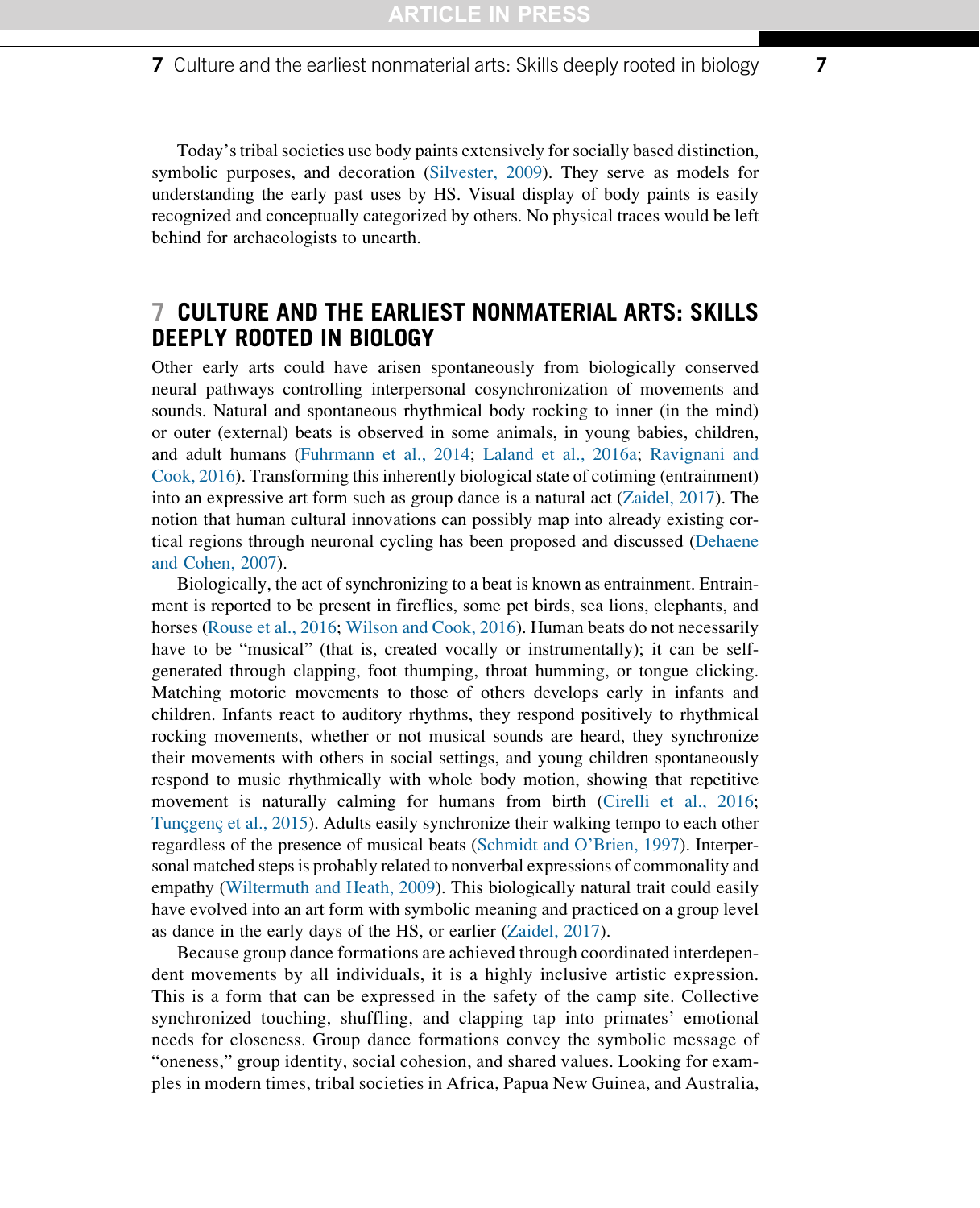practice elaborates ceremonial group dance formations ([Ajayi, 1998](#page-10-0); [Magowan](#page-13-0) [and Neuenfeldt, 2005;](#page-13-0) [Salak, 2004;](#page-13-0) [Stubington, 2007](#page-14-0); [Welsh, 2010\)](#page-14-0).

The fact that we, today, still apply cotiming and interdependent group movements (classical ballet, folk dances) illustrates the adaptive nature of dance to cultural practices ([Christensen et al., 2017;](#page-11-0) [Laland et al., 2016b\)](#page-12-0). In today's Western societies, affiliative group dancing is seen in weddings, religious holidays, festivals, and sporting events. Moving synchronously together in unison is a powerful social display of identity, and there is no logical reason to believe that this is strictly a modern cultural phenomenon.

## 8 CULTURE AND THE EARLIEST NONMATERIAL ARTS: SOUND RHYTHMS

Dancing to music is a natural human reaction ([Sheets-Johnstone, 2005](#page-14-0)), but saying "dancing" implies planned choreography of movements. Initially, however, the dance as an art form could have seen its early beginnings in spontaneous matching leg movements to the regularly produced beats of stone in the long and protracted stone age of HS in Africa, and most likely even earlier than that, in the life of *Homo* erectus and Homo habilis people. Such sounds were generated in stone-hittingstone activity: Percussive sounds of fracturing, flaking, chipping, grooving, and hafting in the campsite environment. Stone-on-stone, wood or bone on stone, sounds created a beat with regularity that could not have escaped their attention. [Montagu \(2007\)](#page-13-0) proposed that stone tool makers engaged in such activity might have played an unintentional yet important role in creating the first sounds of rhythm and even counter-rhythm, both essential components of music [\(Montagu,](#page-13-0) [2017\)](#page-13-0). Matching these sounds in foot stomping, tapping, and hand clapping would have been natural reactions. From there to purposeful choreographed dancing patterns, accompanied by vocal sounds (or by percussion through stones) with symbolic meaning is but a short mental step away, functions which the brain at that time could have supported.

The very nature of stone tool industry had the potential to inspire rhythmical sounds we would call "musical." Music itself is seen as a socially based art form ([Loersch and Arbuckle, 2013\)](#page-13-0), although musical performances can take on solitary virtuosity. Exploiting a utilitarian manufacture for symbolic expression of unity would be achieved through matching and synchronizing sounds with purposeful cotimed group movements. The regularity of the sounds might have created emotional comfort because of the implications conveyed by them, namely, communal endeavors. A correctly placed knap is normally paired with a particular sound and this had to have been noticed, learned, and remembered. Cross-modal cognition is an established process in human thinking [\(Brunel et al., 2015\)](#page-10-0) and conditioned learning is similarly a powerful aid for memory consolidation. A skill improves with realtime practice as well as mental practice, and to assume that the mental rehearsal would have codified and whittled into symbolic art-related activity is not far-fetched.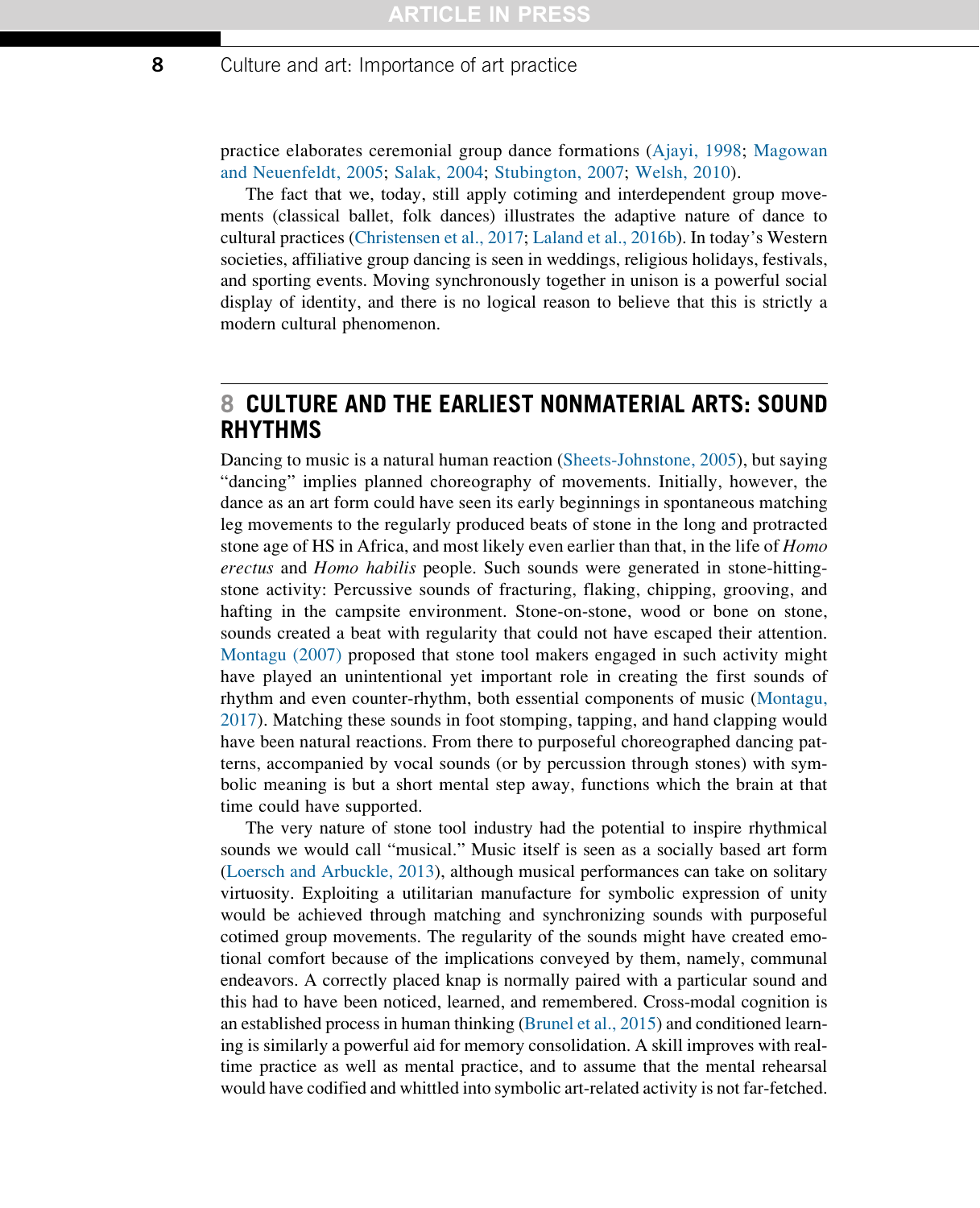# 9 ART AND CULTURE: BRAIN EVOLUTION AND NEUROPSYCHOLOGY

Given the above, is art a cultural innovation rather than a form of adaptation? In itself, art is more likely than not a cultural innovation, albeit one anchored in social needs and in humans' biological origins. Its expression emanates from neuroanatomical and neurophysiological underpinning for symbolic and abstract functions, which have undergone evolutionary pressures for many millions of years.

From a biological evolutionary perspective, language brain regions and pathways have been evolving in nonhuman primates for many millions of years (see [Wilson and Petkov, 2011](#page-14-0)). Art making, by contrast, is unique to HS and is relatively new on the cultural evolutionary scene. It is thus reasonable to think of art making as a human cultural innovation. Moreover, we have clues from neurological studies of professional artists with brain injury (see [Zaidel, 2015](#page-15-0)), namely that such artists go on creating their art regardless of the etiology of their disease (stroke, dementia), laterality of brain injury (left or right hemisphere), handedness, or art format (visual, musical, or literary). To this we can add the examples of de novo art created by nonartists who sustained brain injury that compromised their language abilities; the art was made following the injury. Together, these neuropsychological observations strongly suggest a robust communicative social role for art that is supported by distributed neural areas and pathways in the brain.

In this context, it is important to emphasize the difference between art viewing and art making. It would appear that there is no single neural underpinning for art making in the brain, unlike the language-specific localized neural regions widely known to be controlled by the left hemisphere (for review, see [Fridriksson et al., 2018\)](#page-11-0). With regard to the viewing of art, in fMRI studies where the aesthetic evaluation of art was measured, multiple, widely distributed active brain circuits have been identified [\(Boccia et al., 2016](#page-10-0); [Nadal, 2013;](#page-13-0) [Zaidel, 2015\)](#page-15-0).

As described above, material art made from antlers, bones, wood, and stones, as well as paintings on cave walls, was abundantly and imaginatively produced in Europe in the Upper Paleolithic. What appears to be an abrupt influx raised important questions: Has the brain itself undergone major changes at that time? Most scholars reject the sudden brain alteration notion on the grounds that the cognition underlying art making itself was not uniquely different from other human abilities already long present, and that the influx was not a "revolution" in material culture [\(Bar-Yosef,](#page-10-0) [2002;](#page-10-0) [d'Errico and Stringer, 2011;](#page-11-0) [d'Errico et al., 2017;](#page-11-0) [McBrearty, 2012;](#page-13-0) [McBrearty and Brooks, 2000;](#page-13-0) [Wadley, 2013, 2015\)](#page-14-0); that type of culture had already been practiced in Africa for hundreds of thousands of years prior to its spreading into other regions of the world around 60,000 years ago. Future archaeological discoveries might reveal that the impetus for the influx was the simultaneous cultural habit expansion and the environmental conditions (the nature of the habitat in the Ice Age, for example) at that time.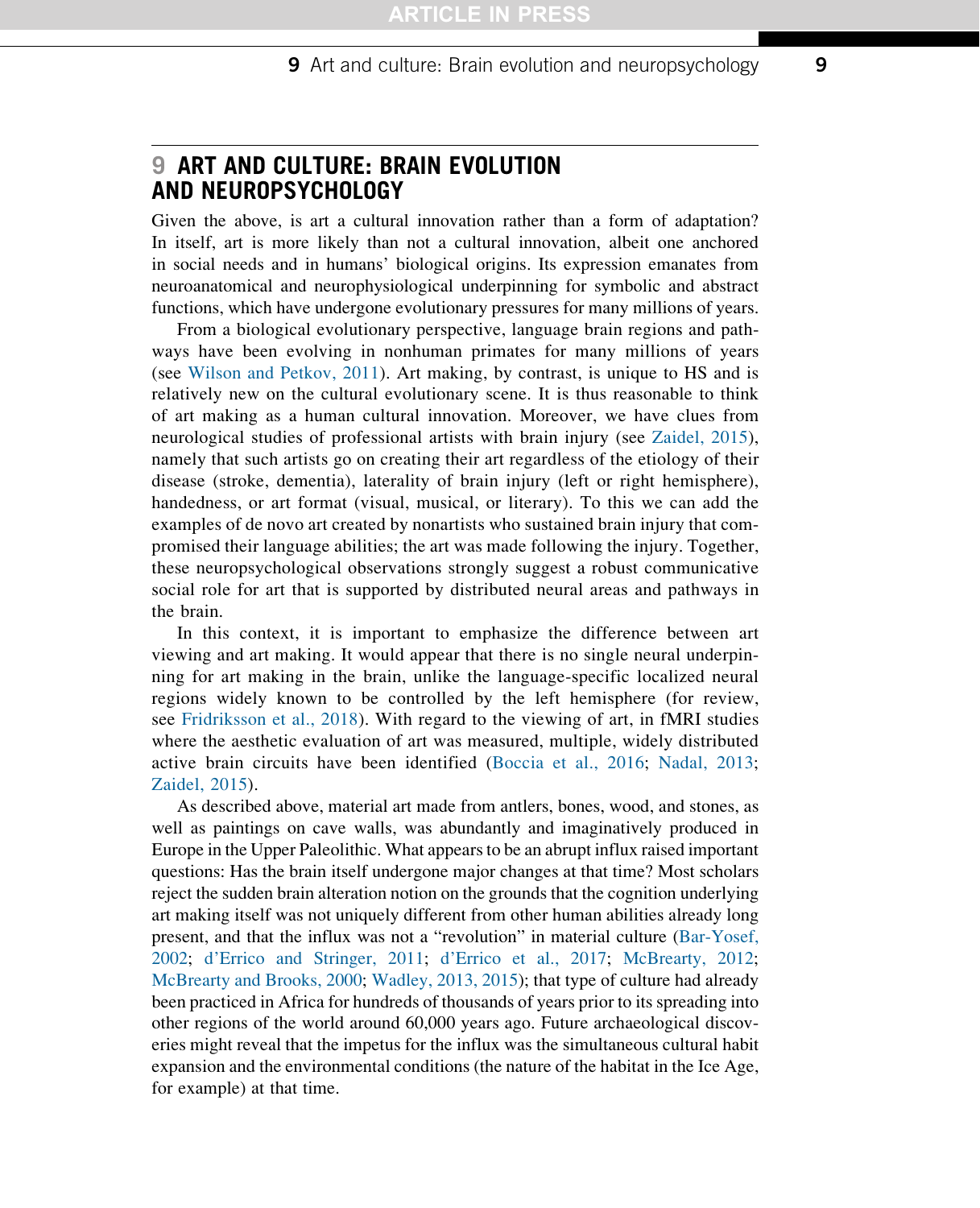## 10 BIOLOGY OF CULTURE: GENE–CULTURE COEVOLUTION AND THE ROLE OF ART

The greater the acceptance of a fitness promotor in a cultural practice, the higher the likelihood it will be incorporated into the culture. Our genetic inheritance can be altered and affected by the environment and culture in which our ancestors survived ([Richerson, 2005\)](#page-13-0), through genetic mutations in reaction to both consistent environmental conditions and cultural practices [\(Gintis, 2004\)](#page-12-0). Because culture shapes human behavior, and has consequences to DNA, it is widely viewed as a biological entity ([Cavalli-Sforza and Feldman, 1983](#page-10-0); [Cavalli-Sforza et al., 1983](#page-11-0); [Gintis, 2004;](#page-12-0) [Richerson and Boyd, 2002\)](#page-13-0). From an evolutionary perspective, to adjust to cultural practices, genetic material might be selected in future generations to support traits that dovetail with the culture [\(Feldman and Cavalli-Sforza, 1976](#page-11-0)).

A classic, often cited example of gene–culture coevolution is the persistence of the enzyme, lactase, into adulthood. The enzyme is used by the body to break down milk lactose sugar for proper digestion; it is present abundantly in babies, but when it is still present in adults, who do not need it to survive because they can eat other foods, it is known as lactase persistence. Its availability into adulthood is associated with a specific genetic mutation present in cultures where dairy farming dominates nutrient attainment [\(Gerbault et al., 2011;](#page-11-0) [Laland, 2008](#page-12-0); [Laland et al., 2010](#page-12-0)).

Expansion of behavioral repertoire is largely attributed to cumulative culture, where a large knowledge base and skills passed on from one generation to the next optimizes the group's survival ([Dean et al., 2012;](#page-11-0) [Laland et al., 2016a](#page-12-0); [Richerson,](#page-13-0) [2005;](#page-13-0) [Tomasello, 1999\)](#page-14-0). Indeed, compared to other animals, humans have the largest cultural knowledge base, something that is attributed to our expandable memory capacity, extended childhood period when learning is optimal, multiple social habits, and cultural norms ([Henrich and McElreath, 2003](#page-12-0); [Reader et al., 2011](#page-13-0)).

How did early art making affect the gene–culture coevolution? It is reasonable to suggest that art making contributed to the existing cultural scaffold through expressions of social interdependence, affiliative signifiers, and interpersonal bonds, and, in this way, shaped/influenced gene expressions in the brain. Acceptance of such art as part and parcel of cultural habits would have encouraged the use of symbolic activity in other abstract and referential cognitive domains currently so pervasive in human behavior (e.g., mathematics), all of which are supported by the unique features of the human brain. One might speculate that the emergence of spontaneous and biologically rooted art forms described here played a major role in gene–culture evolution.

# 11 CONCLUSIONS

Art's early emergence in human life is viewed here as a cultural innovation with symbolic social meaning rather than a purely aesthetic enterprise. The discussions center on a few early art candidates, namely, body paintings (with plant materials,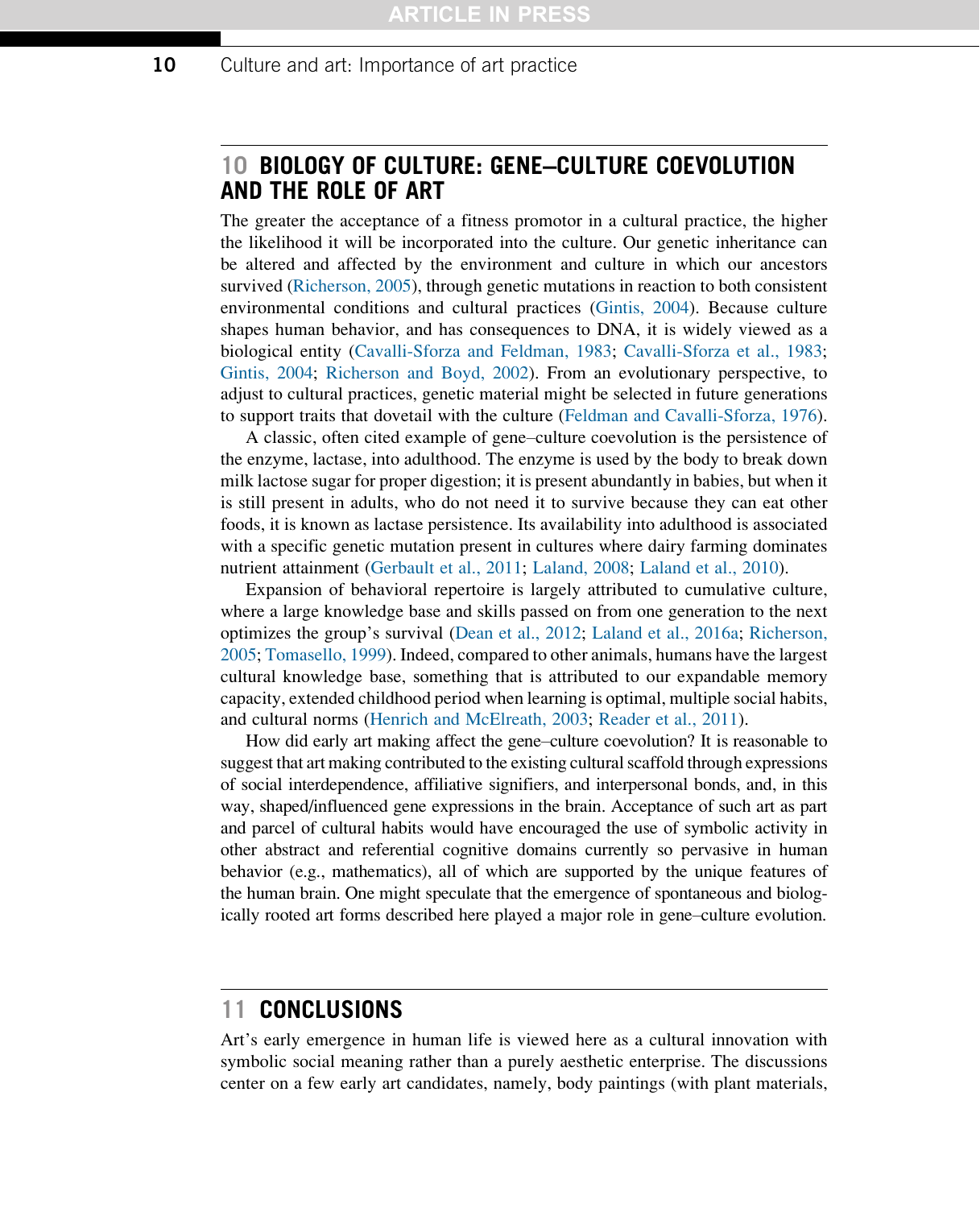<span id="page-10-0"></span>ocher, animal derivatives), which might have initially been applied for a practical purpose (e.g., camouflage) and exploited subsequently symbolically, group dance (members moving in unison), and rhythmical musical sounds (through stone knapping sounds, purposeful guttural sounds, tongue clicks). The latter two, it is argued, arose from biological underpinning of conserved neural pathways controlling entrainment and rhythmical sounds. Together, such art expressions would have added opportunities for symbolically exhibiting group unity, which in turn enhanced cooperation and survival (aesthetics alone would not have contributed to unity).

It is no coincidence that the sociocultural beginnings of art are powerfully evident in modern times: The infamous "black list" of Hollywood artists in the 1950s, known as the McCarthy Era in the United States; Nazi destruction of artworks labeled "degenerate art" [\(Peters, 2014\)](#page-13-0); "socialist realism" in art under communism ([Nelson, 1988](#page-13-0)); Taliban destruction of Buddhist sculptures [\(Noyes, 2016\)](#page-13-0); centralized censorship rules in film, books, theater, and dance ([Couvares, 2006;](#page-11-0) [Golomstock, 2012\)](#page-12-0). Indeed, the usefulness of art to promote the dominant values of a culture, and subcultures, is tied to its early beginnings more than to current notions of individual artistic freedom or to aesthetic considerations ([Zaidel, 2017\)](#page-15-0).

With the eventual successful population of the world by HS migrating away from Africa, art practice has become nearly culturally ubiquitous [\(Dissanayake, 1995\)](#page-11-0). And even where it is currently not freely practiced for religious–cultural reasons, some art forms are nevertheless present, at times without the awareness of those who deny their existence (see [Hillenbrand, 1998\)](#page-12-0). The fact that art has evolved into numerous multifaceted formats ranging from visual arts to dance, music, movies, theater, literature, and continuously evolving combinations of materials and sensory modalities attests to its adaptive usefulness to human culture.

#### References

[Ajayi, O.S., 1998. Yoruba Dance: The Semiotics of Movement and Body Attitude in a](http://refhub.elsevier.com/S0079-6123(18)30001-3/rf0010) [Nigerian Culture. Africa World Press, Trenton, New Jersey.](http://refhub.elsevier.com/S0079-6123(18)30001-3/rf0010)

[Balter, M., 2009. On the origin of art and symbolism. Science 323, 709](http://refhub.elsevier.com/S0079-6123(18)30001-3/rf0015)–711.

- [Bar-Yosef, O., 2002. The Upper Paleolithic revolution. Annu. Rev. Anthropol. 31, 363](http://refhub.elsevier.com/S0079-6123(18)30001-3/rf0020)–393.
- [Boccia, M., Barbetti, S., Piccardi, L., Guariglia, C., Ferlazzo, F., Giannini, A.M., Zaidel, D.W.,](http://refhub.elsevier.com/S0079-6123(18)30001-3/rf0025) [2016. Where does brain neural activation in aesthetic responses occur? Meta-analytic](http://refhub.elsevier.com/S0079-6123(18)30001-3/rf0025) [evidence from neuroimaging studies. Neurosci. Biobehav. Rev. 60, 65](http://refhub.elsevier.com/S0079-6123(18)30001-3/rf0025)–71.
- [Bourdieu, P., 1984. Distinction: A Social Critique of the Judgement of Taste. Routledge,](http://refhub.elsevier.com/S0079-6123(18)30001-3/rf0030) [London.](http://refhub.elsevier.com/S0079-6123(18)30001-3/rf0030)
- [Brunel, L., Carvalho, P.F., Goldstone, R.L., 2015. It does belong together: cross-modal](http://refhub.elsevier.com/S0079-6123(18)30001-3/rf0035) [correspondences influence cross-modal integration during perceptual learning. Front.](http://refhub.elsevier.com/S0079-6123(18)30001-3/rf0035) [Psychol. 6, 358.](http://refhub.elsevier.com/S0079-6123(18)30001-3/rf0035)
- [Butzer, K.W., 1969. Early Homo sapiens remains from the Omo River region of South-west](http://refhub.elsevier.com/S0079-6123(18)30001-3/rf0040) [Ethiopia: geological interpretation of two Pleistocene hominid sites in the Lower Omo](http://refhub.elsevier.com/S0079-6123(18)30001-3/rf0040) [Basin. Nature 222, 1133](http://refhub.elsevier.com/S0079-6123(18)30001-3/rf0040)–1135.
- [Cavalli-Sforza, L.L., Feldman, M.W., 1983. Cultural versus genetic adaptation. Proc. Natl.](http://refhub.elsevier.com/S0079-6123(18)30001-3/rf0045) [Acad. Sci. U. S. A. 80, 4993](http://refhub.elsevier.com/S0079-6123(18)30001-3/rf0045)–4996.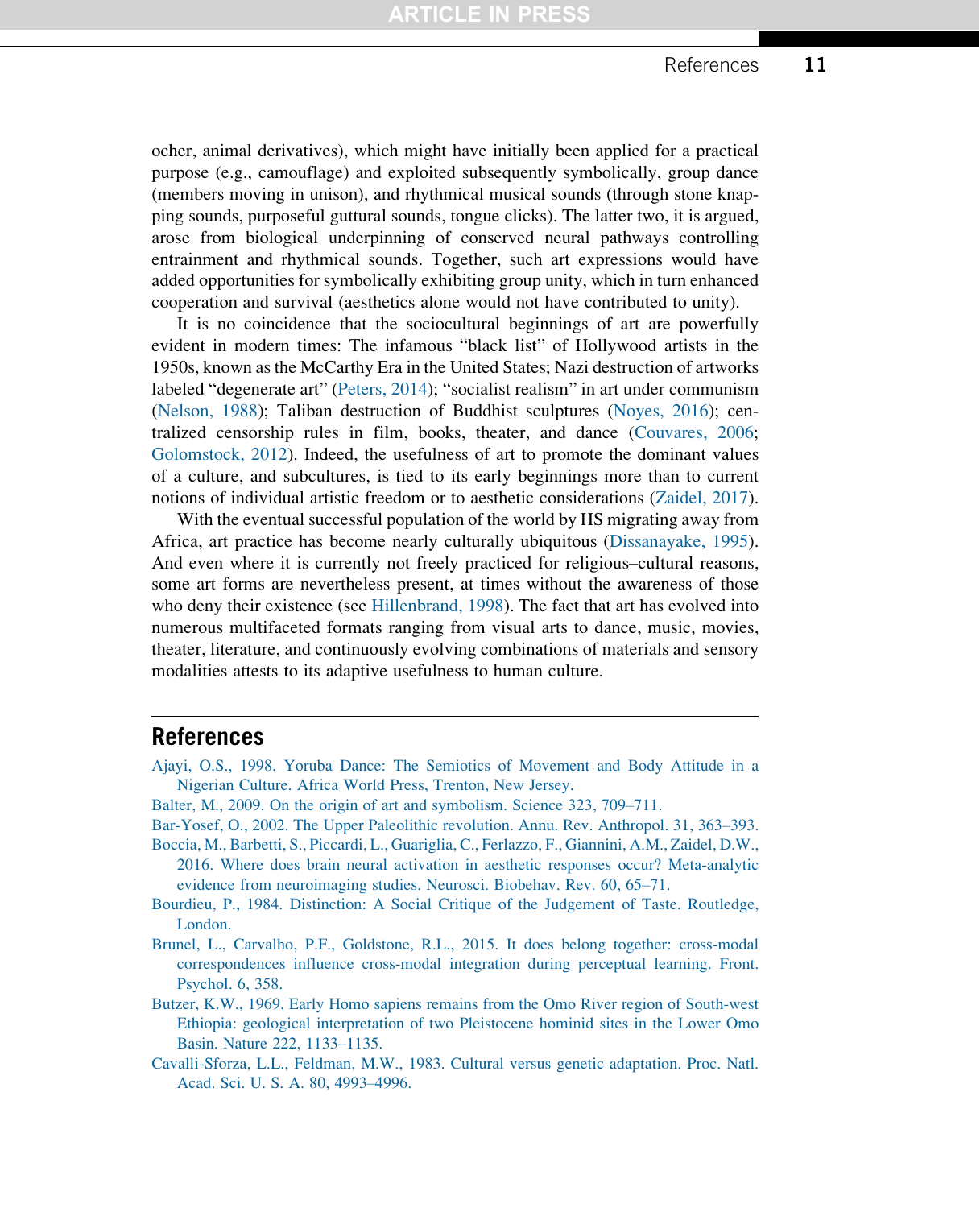<span id="page-11-0"></span>[Cavalli-Sforza, L.L., Feldman, M.W., Dornbusch, S., Chen, K.H., 1983. Cultural evolution:](http://refhub.elsevier.com/S0079-6123(18)30001-3/rf0050) [anthropology and cultural transmission. Nature 304, 124.](http://refhub.elsevier.com/S0079-6123(18)30001-3/rf0050)

- [Chase, P.G., 2003. Symbolism as reference and symbolism as culture. In: Dunbar, R.I.M.,](http://refhub.elsevier.com/S0079-6123(18)30001-3/rf0055) [Knight, C., Power, C. \(Eds.\), The Evolution of Culture. Rutgers University Press,](http://refhub.elsevier.com/S0079-6123(18)30001-3/rf0055) [New Brunswick, NJ.](http://refhub.elsevier.com/S0079-6123(18)30001-3/rf0055)
- [Christensen, J.F., Cela-Conde, C.J., Gomila, A., 2017. Not all about sex: neural and biobe](http://refhub.elsevier.com/S0079-6123(18)30001-3/rf0060)[havioral functions of human dance. Ann. N. Y. Acad. Sci. 1400, 8](http://refhub.elsevier.com/S0079-6123(18)30001-3/rf0060)–32.
- [Cirelli, L.K., Spinelli, C., Nozaradan, S., Trainor, L.J., 2016. Measuring neural entrainment](http://refhub.elsevier.com/S0079-6123(18)30001-3/rf0065) [to beat and meter in infants: effects of music background. Front. Neurosci. 10, 229.](http://refhub.elsevier.com/S0079-6123(18)30001-3/rf0065)
- [Couvares, F.G. \(Ed.\), 2006. Movie Censorship and American Culture. MIT Press,](http://refhub.elsevier.com/S0079-6123(18)30001-3/rf0070) [Cambridge, MA.](http://refhub.elsevier.com/S0079-6123(18)30001-3/rf0070)
- de la Peña, P., Wadley, L., 2017. Technological variability at Sibudu Cave: the end of [Howiesons Poort and reduced mobility strategies after 62,000 years ago. PLoS One](http://refhub.elsevier.com/S0079-6123(18)30001-3/rf0075) [12, e0185845.](http://refhub.elsevier.com/S0079-6123(18)30001-3/rf0075)
- [Deacon, T.W., 1998. The Symbolic Species: The Co-evolution of Language and the Brain.](http://refhub.elsevier.com/S0079-6123(18)30001-3/rf0080) [W. W. Norton and Company, New York.](http://refhub.elsevier.com/S0079-6123(18)30001-3/rf0080)
- [Deacon, T.W., 2011. The symbol concept. In: Tallerman, M., Gibson, K. \(Eds.\), Oxford](http://refhub.elsevier.com/S0079-6123(18)30001-3/rf0085) [Handbook of Language Evolution. Oxford University Press, Oxford.](http://refhub.elsevier.com/S0079-6123(18)30001-3/rf0085)
- [Dean, L.G., Kendal, R.L., Schapiro, S.J., Thierry, B., Laland, K.N., 2012. Identification of the](http://refhub.elsevier.com/S0079-6123(18)30001-3/rf0090) [social and cognitive processes underlying human cumulative culture. Science 335, 1114.](http://refhub.elsevier.com/S0079-6123(18)30001-3/rf0090) [Dehaene, S., Cohen, L., 2007. Cultural recycling of cortical maps. Neuron 56, 384](http://refhub.elsevier.com/S0079-6123(18)30001-3/rf0095)–398.
- [d'Errico, F., Stringer, C.B., 2011. Evolution, revolution or saltation scenario for the emergence](http://refhub.elsevier.com/S0079-6123(18)30001-3/rf0100) [of modern cultures? Philos. Trans. R. Soc. B 366, 1060](http://refhub.elsevier.com/S0079-6123(18)30001-3/rf0100)–1069.
- [d'Errico, F., Vanhaeren, M., Barton, N., Bouzouggar, A., Mienis, H., Richter, D., Hublin, J.-J.,](http://refhub.elsevier.com/S0079-6123(18)30001-3/rf0105) [McPherron, S.P., Lozouet, P., 2009. Additional evidence on the use of personal](http://refhub.elsevier.com/S0079-6123(18)30001-3/rf0105) [ornaments in the Middle Paleolithic of North Africa. Proc. Natl. Acad. Sci. U. S. A.](http://refhub.elsevier.com/S0079-6123(18)30001-3/rf0105) [106, 16051](http://refhub.elsevier.com/S0079-6123(18)30001-3/rf0105)–16056.
- [d'Errico, F., Banks, W.E., Warren, D.L., Sgubin, G., van Niekerk, K.L., Henshilwood, C.,](http://refhub.elsevier.com/S0079-6123(18)30001-3/rf0110) Daniau, A.-L., Sánchez Goñi, M.F., 2017. Identifying early modern human ecological [niche expansions and associated cultural dynamics in the South African Middle Stone](http://refhub.elsevier.com/S0079-6123(18)30001-3/rf0110) [Age. Proc. Natl. Acad. Sci. U. S. A. 114, 7869](http://refhub.elsevier.com/S0079-6123(18)30001-3/rf0110)–7876.
- [Dissanayake, E., 1995. Homo Aestheticus: Where Art Comes From and Why. Washington](http://refhub.elsevier.com/S0079-6123(18)30001-3/rf0115) [University Press, Seattle.](http://refhub.elsevier.com/S0079-6123(18)30001-3/rf0115)
- [Douze, K., Wurz, S., Henshilwood, C.S., 2015. Techno-cultural characterization of the MIS 5](http://refhub.elsevier.com/S0079-6123(18)30001-3/rf0120) (c. 105–[90 Ka\) lithic industries at Blombos Cave, Southern Cape, South Africa. PLoS One](http://refhub.elsevier.com/S0079-6123(18)30001-3/rf0120) [10, e0142151.](http://refhub.elsevier.com/S0079-6123(18)30001-3/rf0120)
- [Feldman, M.W., Cavalli-Sforza, L.L., 1976. Cultural and biological evolutionary processes,](http://refhub.elsevier.com/S0079-6123(18)30001-3/rf0125) [selection for a trait under complex transmission. Theor. Popul. Biol. 9, 238](http://refhub.elsevier.com/S0079-6123(18)30001-3/rf0125)–259.
- [Fridriksson, J., den Ouden, D.-B., Hillis, A.E., Hickok, G., Rorden, C., Basilakos, A.,](http://refhub.elsevier.com/S0079-6123(18)30001-3/rf0130) [Yourganov, G., Bonilha, L., 2018. Anatomy of aphasia revisited. Brain 363, 848](http://refhub.elsevier.com/S0079-6123(18)30001-3/rf0130)–862.
- [Fuhrmann, D., Ravignani, A., Marshall-Pescini, S., Whiten, A., 2014. Synchrony and motor](http://refhub.elsevier.com/S0079-6123(18)30001-3/rf0135) [mimicking in chimpanzee observational learning. Sci. Rep. 4, 5283](http://refhub.elsevier.com/S0079-6123(18)30001-3/rf0135)–5290.
- [Gerbault, P., Liebert, A., Itan, Y., Powell, A., Currat, M., Burger, J., Swallow, D.M.,](http://refhub.elsevier.com/S0079-6123(18)30001-3/rf0140) [Thomas, M.G., 2011. Evolution of lactase persistence: an example of human niche con](http://refhub.elsevier.com/S0079-6123(18)30001-3/rf0140)[struction. Philos. Trans. R. Soc. Lond. B Biol. Sci. 366, 863](http://refhub.elsevier.com/S0079-6123(18)30001-3/rf0140)–877.
- [Ghirlanda, S., Lind, J., Enquist, M., 2017. Memory for stimulus sequences: a divide between](http://refhub.elsevier.com/S0079-6123(18)30001-3/rf0145) [humans and other animals? R. Soc. Open Sci. 4, e161011.](http://refhub.elsevier.com/S0079-6123(18)30001-3/rf0145)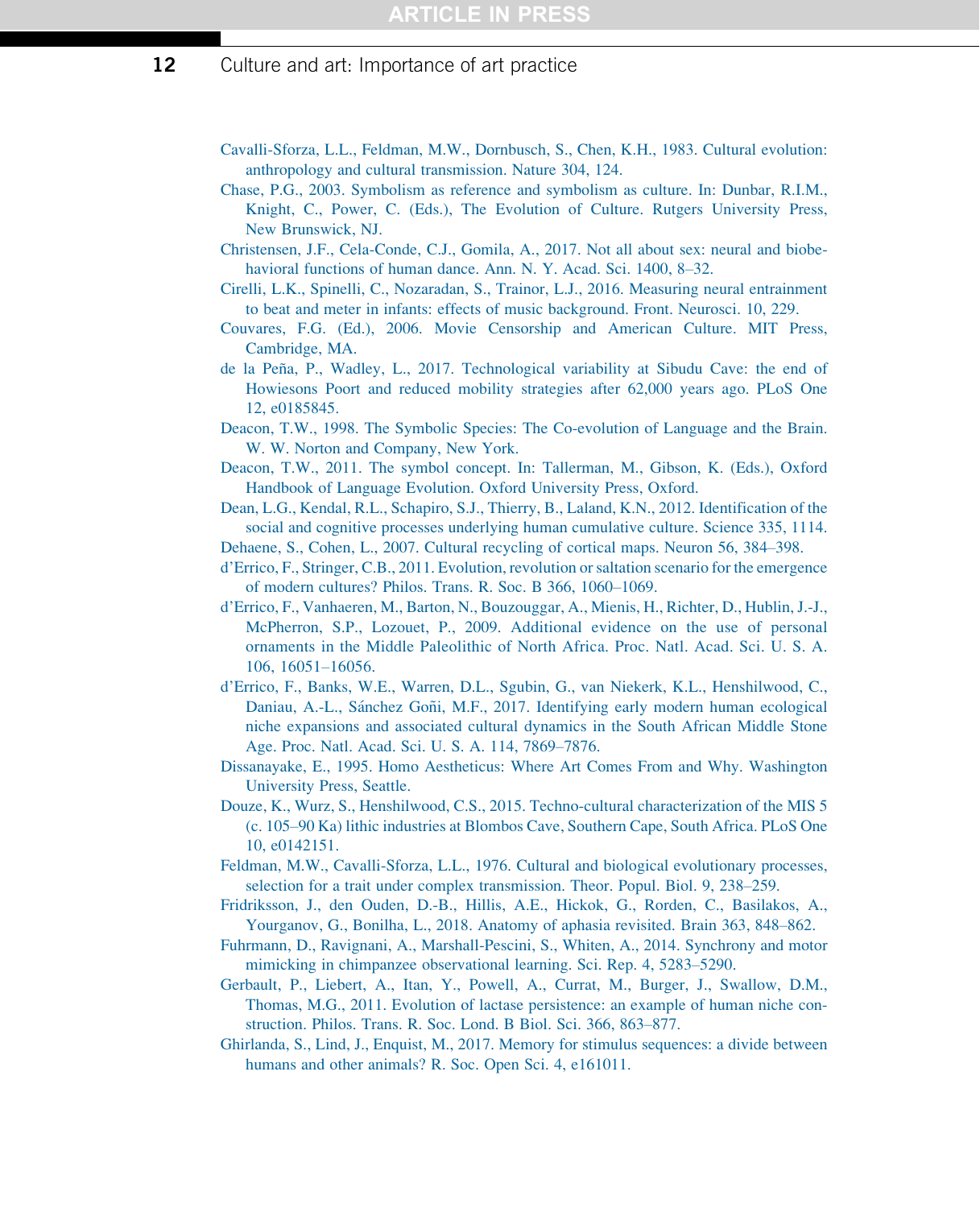<span id="page-12-0"></span>[Gintis, H., 2004. The genetic side of gene-culture co-evolution: internalization of norms and](http://refhub.elsevier.com/S0079-6123(18)30001-3/rf0150) [prosocial emotions. J. Econ. Behav. Organ. 53, 57](http://refhub.elsevier.com/S0079-6123(18)30001-3/rf0150)–67.

[Goldie, P., Schellekens, E., 2009. Who's Afraid of Conceptual Art. Routledge, London.](http://refhub.elsevier.com/S0079-6123(18)30001-3/rf0155)

[Golomstock, I., 2012. Totalitarian Art. Overlook Press, New York.](http://refhub.elsevier.com/S0079-6123(18)30001-3/rf0160)

- [Henrich, J., McElreath, R., 2003. The evolution of cultural evolution. Evol. Anthropol.](http://refhub.elsevier.com/S0079-6123(18)30001-3/rf0165) [12, 123](http://refhub.elsevier.com/S0079-6123(18)30001-3/rf0165)–135.
- [Henshilwood, C., 2003. The origin of modern human behavior: a critique of the models and](http://refhub.elsevier.com/S0079-6123(18)30001-3/rf0170) [their test implications. Curr. Anthropol. 44, 627](http://refhub.elsevier.com/S0079-6123(18)30001-3/rf0170)–651.
- [Henshilwood, C.S., 2007. Fully symbolic sapiens behaviour: innovation in the Middle Stone](http://refhub.elsevier.com/S0079-6123(18)30001-3/rf0175) [Age at Blombos Cave, South Africa. In: Stringer, C., Mellars, P. \(Eds.\), Rethinking the](http://refhub.elsevier.com/S0079-6123(18)30001-3/rf0175) [Human Revolution: New Behavioural and Biological Perspectives on the Origins and](http://refhub.elsevier.com/S0079-6123(18)30001-3/rf0175) [Dispersal of Modern Humans. Cambridge University Press, Cambridge.](http://refhub.elsevier.com/S0079-6123(18)30001-3/rf0175)
- [Henshilwood, C.S., 2014. Origins of symbolic behaviour. In: McGraw-Hill Yearbook of](http://refhub.elsevier.com/S0079-6123(18)30001-3/rf0180) [Science & Technology. McGraw-Hill, California.](http://refhub.elsevier.com/S0079-6123(18)30001-3/rf0180)
- Hill, K.R., Walker, R.S., Božičević, M., Eder, J., Headland, T., Hewlett, B., Hurtado, A.M., [Marlowe, F., Wiessner, P., Wood, B., 2011. Co-residence patterns in hunter-gatherer](http://refhub.elsevier.com/S0079-6123(18)30001-3/rf0185) [societies show unique human social structure. Science 331, 1286](http://refhub.elsevier.com/S0079-6123(18)30001-3/rf0185)–1289.
- [Hill, K.R., Wood, B.M., Baggio, J., Hurtado, A.M., Boyd, R.T., 2014. Hunter-gatherer](http://refhub.elsevier.com/S0079-6123(18)30001-3/rf0190) [inter-band interaction rates: implications for cumulative culture. PLoS One 9, e102806.](http://refhub.elsevier.com/S0079-6123(18)30001-3/rf0190)
- [Hillenbrand, R., 1998. Islamic Art and Architecture. Thames and Hudson, London.](http://refhub.elsevier.com/S0079-6123(18)30001-3/rf0195)
- [Hublin, J.-J., Ben-Ncer, A., Bailey, S.E., Freidline, S.E., Neubauer, S., Skinner, M.M.,](http://refhub.elsevier.com/S0079-6123(18)30001-3/rf0200) [Bergmann, I., Le Cabec, A., Benazzi, S., Harvati, K., Gunz, P., 2017. New fossils from](http://refhub.elsevier.com/S0079-6123(18)30001-3/rf0200) [Jebel Irhoud, Morocco and the pan-African origin of Homo sapiens. Nature 546, 289](http://refhub.elsevier.com/S0079-6123(18)30001-3/rf0200)–292.
- [Kempe, M., Lycett, S.J., Mesoudi, A., 2014. From cultural traditions to cumulative culture:](http://refhub.elsevier.com/S0079-6123(18)30001-3/rf0205) [parameterizing the differences between human and nonhuman culture. J. Theor. Biol.](http://refhub.elsevier.com/S0079-6123(18)30001-3/rf0205) [359, 29](http://refhub.elsevier.com/S0079-6123(18)30001-3/rf0205)–36.
- [Key, C.A., Aiello, L.C., 2003. The evolution of social organization. In: Dunbar, R.I.M.,](http://refhub.elsevier.com/S0079-6123(18)30001-3/rf0210) [Knight, C., Power, C. \(Eds.\), The Evolution of Culture. Rutgers University Press, New](http://refhub.elsevier.com/S0079-6123(18)30001-3/rf0210) [Brunswick, NJ.](http://refhub.elsevier.com/S0079-6123(18)30001-3/rf0210)
- [Klein, R.G., 1992. The archaeology of modern human origins. Evol. Anthropol. 1, 5](http://refhub.elsevier.com/S0079-6123(18)30001-3/rf0215)–14.
- [Kolodny, O., Feldman, M.W., Creanza, N., 2018. Integrative studies of cultural evolution:](http://refhub.elsevier.com/S0079-6123(18)30001-3/rf0220) [crossing disciplinary boundaries to produce new insights. Philos. Trans. R. Soc. Lond.](http://refhub.elsevier.com/S0079-6123(18)30001-3/rf0220) [B Biol. Sci. 373, 1743.](http://refhub.elsevier.com/S0079-6123(18)30001-3/rf0220)
- Laland, K.N., 2008. Exploring gene–[culture interactions: insights from handedness, sexual](http://refhub.elsevier.com/S0079-6123(18)30001-3/rf0225) [selection and niche-construction case studies. Philos. Trans. R. Soc. Lond. B Biol. Sci.](http://refhub.elsevier.com/S0079-6123(18)30001-3/rf0225) [363, 3577](http://refhub.elsevier.com/S0079-6123(18)30001-3/rf0225)–3589.
- [Laland, K.N., Odling-Smee, J., Myles, S., 2010. How culture shaped the human genome:](http://refhub.elsevier.com/S0079-6123(18)30001-3/rf0230) [bringing genetics and the human sciences together. Nat. Rev. Genet. 11, 137](http://refhub.elsevier.com/S0079-6123(18)30001-3/rf0230)–149.
- [Laland, K., Matthews, B., Feldman, M.W., 2016a. An introduction to niche construction](http://refhub.elsevier.com/S0079-6123(18)30001-3/rf0235) [theory. Evol. Ecol. 30, 191](http://refhub.elsevier.com/S0079-6123(18)30001-3/rf0235)–202.
- [Laland, K., Wilkins, C., Clayton, N., 2016b. The evolution of dance. Curr. Biol. 26, R5](http://refhub.elsevier.com/S0079-6123(18)30001-3/rf0240)–R9.
- [Langergraber, K.E., Pr](http://refhub.elsevier.com/S0079-6123(18)30001-3/rf0245)üfer, K., Rowney, C., Boesch, C., Crockford, C., Fawcett, K., Inoue, E., [Inoue-Muruyama, M., Mitani, J.C., Muller, M.N., Robbins, M.M., Schubert, G.,](http://refhub.elsevier.com/S0079-6123(18)30001-3/rf0245) [Stoinski, T.S., Viola, B., Watts, D., Wittig, R.M., Wrangham, R.W., Zuberb](http://refhub.elsevier.com/S0079-6123(18)30001-3/rf0245)ü[hler, K.,](http://refhub.elsevier.com/S0079-6123(18)30001-3/rf0245) [P](http://refhub.elsevier.com/S0079-6123(18)30001-3/rf0245)ää[bo, S., Vigilant, L., 2012. Generation times in wild chimpanzees and gorillas suggest](http://refhub.elsevier.com/S0079-6123(18)30001-3/rf0245) [earlier divergence times in great ape and human evolution. Proc. Natl. Acad. Sci. U. S. A.](http://refhub.elsevier.com/S0079-6123(18)30001-3/rf0245) [109, 15716](http://refhub.elsevier.com/S0079-6123(18)30001-3/rf0245)–15721.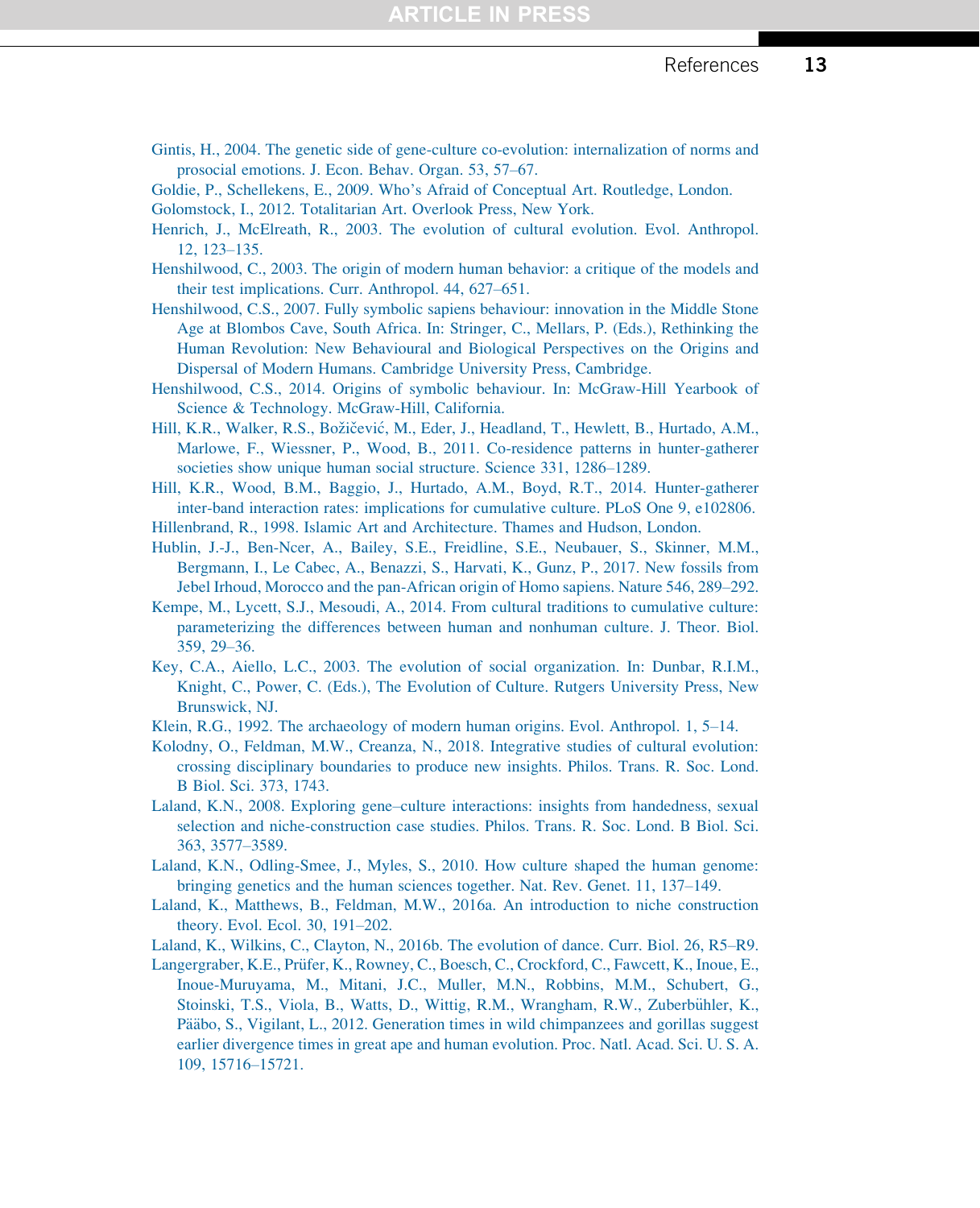<span id="page-13-0"></span>[Lefebvre, L., 2013. Brains, innovations, tools and cultural transmission in birds, non-human](http://refhub.elsevier.com/S0079-6123(18)30001-3/rf0250) [primates, and fossil hominins. Front. Hum. Neurosci. 7, 245.](http://refhub.elsevier.com/S0079-6123(18)30001-3/rf0250)

- [Lewis-Williams, D., 2002. The Mind in the Cave: Consciousness and the Origins of Art.](http://refhub.elsevier.com/S0079-6123(18)30001-3/rf0255) [Thames and Hudson, London.](http://refhub.elsevier.com/S0079-6123(18)30001-3/rf0255)
- [Loersch, C., Arbuckle, N.L., 2013. Unraveling the mystery of music: music as an evolved](http://refhub.elsevier.com/S0079-6123(18)30001-3/rf0260) [group process. J. Pers. Soc. Psychol. 105, 777](http://refhub.elsevier.com/S0079-6123(18)30001-3/rf0260)–798.
- [Magowan, F., Neuenfeldt, K., 2005. Landscapes of Indigenous Performance: Music,](http://refhub.elsevier.com/S0079-6123(18)30001-3/rf0265) [Song, and Dance of the Torres Strait and Arnhem Land. Aboriginal Studies Press,](http://refhub.elsevier.com/S0079-6123(18)30001-3/rf0265) [Canberra.](http://refhub.elsevier.com/S0079-6123(18)30001-3/rf0265)
- [McBrearty, S., 2007. Down with the revolution. In: Mellars, P., Boyle, K., Bar-Yosef, O.,](http://refhub.elsevier.com/S0079-6123(18)30001-3/rf0270) [Stringer, C. \(Eds.\), Rethinking the Human Revolution. McDonald Institute for](http://refhub.elsevier.com/S0079-6123(18)30001-3/rf0270) [Archaeological Research, Cambridge.](http://refhub.elsevier.com/S0079-6123(18)30001-3/rf0270)
- [McBrearty, S., 2012. Palaeoanthropology: sharpening the mind. Nature 491, 531](http://refhub.elsevier.com/S0079-6123(18)30001-3/rf0275)–532.
- [McBrearty, S., Brooks, A.S., 2000. The revolution that wasn't: a new interpretation of the](http://refhub.elsevier.com/S0079-6123(18)30001-3/rf0280) [origin of modern human behavior. J. Hum. Evol. 39, 453](http://refhub.elsevier.com/S0079-6123(18)30001-3/rf0280)–563.
- [McDougall, I., Brown, F.H., Fleagle, J.G., 2005. Stratigraphic placement and age of modern](http://refhub.elsevier.com/S0079-6123(18)30001-3/rf0285) [humans from Kibish, Ethiopia. Nature 433, 733](http://refhub.elsevier.com/S0079-6123(18)30001-3/rf0285)–736.
- [Montagu, J., 2007. Origins and Development of Musical Instruments. Scarecrow Press,](http://refhub.elsevier.com/S0079-6123(18)30001-3/rf0290) [Lanham, MD.](http://refhub.elsevier.com/S0079-6123(18)30001-3/rf0290)
- [Montagu, J., 2017. How music and instruments began: a brief overview of the origin and entire](http://refhub.elsevier.com/S0079-6123(18)30001-3/rf0295) [development of music, from its earliest stages. Front. Soc. 2, 8.](http://refhub.elsevier.com/S0079-6123(18)30001-3/rf0295)
- [Nadal, M., 2013. The experience of art: insights from neuroimaging. Prog. Brain Res.](http://refhub.elsevier.com/S0079-6123(18)30001-3/rf0300) [204, 135](http://refhub.elsevier.com/S0079-6123(18)30001-3/rf0300)–158.
- [Nelson, C. \(Ed.\), 1988. Marxism and the Interpretation of Culture. University of Illinois Press,](http://refhub.elsevier.com/S0079-6123(18)30001-3/rf0305) [Chicago.](http://refhub.elsevier.com/S0079-6123(18)30001-3/rf0305)
- [Noyes, J., 2016. The Politics of Iconoclasm: Religion, Violence and the Culture of Image](http://refhub.elsevier.com/S0079-6123(18)30001-3/rf0310) [Breaking in Christianity and Islam. I. B. Tauris, London.](http://refhub.elsevier.com/S0079-6123(18)30001-3/rf0310)
- [Patterson, N., Richter, D.J., Gnerre, S., Lander, E.S., Reich, D., 2006. Genetic evidence for](http://refhub.elsevier.com/S0079-6123(18)30001-3/rf0315) [complex speciation of humans and chimpanzees. Nature 441, 1103](http://refhub.elsevier.com/S0079-6123(18)30001-3/rf0315)–1108.
- [Peters, O., 2014. Degenerative Art: The Attack on Modern Art in Nazi Germany. Prestel,](http://refhub.elsevier.com/S0079-6123(18)30001-3/rf0320) [Berlin.](http://refhub.elsevier.com/S0079-6123(18)30001-3/rf0320)
- [Ravignani, A., Cook, P.F., 2016. The evolutionary biology of dance without frills. Curr. Biol.](http://refhub.elsevier.com/S0079-6123(18)30001-3/rf0325) [26, R878](http://refhub.elsevier.com/S0079-6123(18)30001-3/rf0325)–R879.
- [Reader, S.M., Hager, Y., Laland, K.N., 2011. The evolution of primate general and cultural](http://refhub.elsevier.com/S0079-6123(18)30001-3/rf0330) [intelligence. Philos. Trans. R. Soc. Lond. B Biol. Sci. 366, 1017](http://refhub.elsevier.com/S0079-6123(18)30001-3/rf0330)–1027.
- [Richerson, P.J., 2005. Not by Genes Alone: How Culture Transformed Human Evolution.](http://refhub.elsevier.com/S0079-6123(18)30001-3/rf0335) [Chicago University Press, Chicago.](http://refhub.elsevier.com/S0079-6123(18)30001-3/rf0335)
- [Richerson, P.J., Boyd, R.T., 2002. Culture is part of human biology: why the superorganic](http://refhub.elsevier.com/S0079-6123(18)30001-3/rf0340) [concept serves the human sciences badly. In: Goodman, M., Moffat, S. \(Eds.\), Probing](http://refhub.elsevier.com/S0079-6123(18)30001-3/rf0340) [Human Origins. Cambridge, MA, American Academy of Arts and Sciences.](http://refhub.elsevier.com/S0079-6123(18)30001-3/rf0340)
- [Rouse, A.A., Cook, P.F., Large, E.W., Reichmuth, C., 2016. Beat keeping in a sea lion as](http://refhub.elsevier.com/S0079-6123(18)30001-3/rf0345) [coupled oscillation: implications for comparative understanding of human rhythm. Front.](http://refhub.elsevier.com/S0079-6123(18)30001-3/rf0345) [Neurosci. 10, 257.](http://refhub.elsevier.com/S0079-6123(18)30001-3/rf0345)
- [Salak, K., 2004. Four Corners: A Journey Into the Heart of Papua New Guinea. National](http://refhub.elsevier.com/S0079-6123(18)30001-3/rf0350) [Geographic, Washington, DC.](http://refhub.elsevier.com/S0079-6123(18)30001-3/rf0350)
- [Schmidt, R.C., O'Brien, B., 1997. Evaluating the dynamics of unintended interpersonal coor](http://refhub.elsevier.com/S0079-6123(18)30001-3/rf0355)[dination. Ecol. Psychol. 9, 189](http://refhub.elsevier.com/S0079-6123(18)30001-3/rf0355)–206.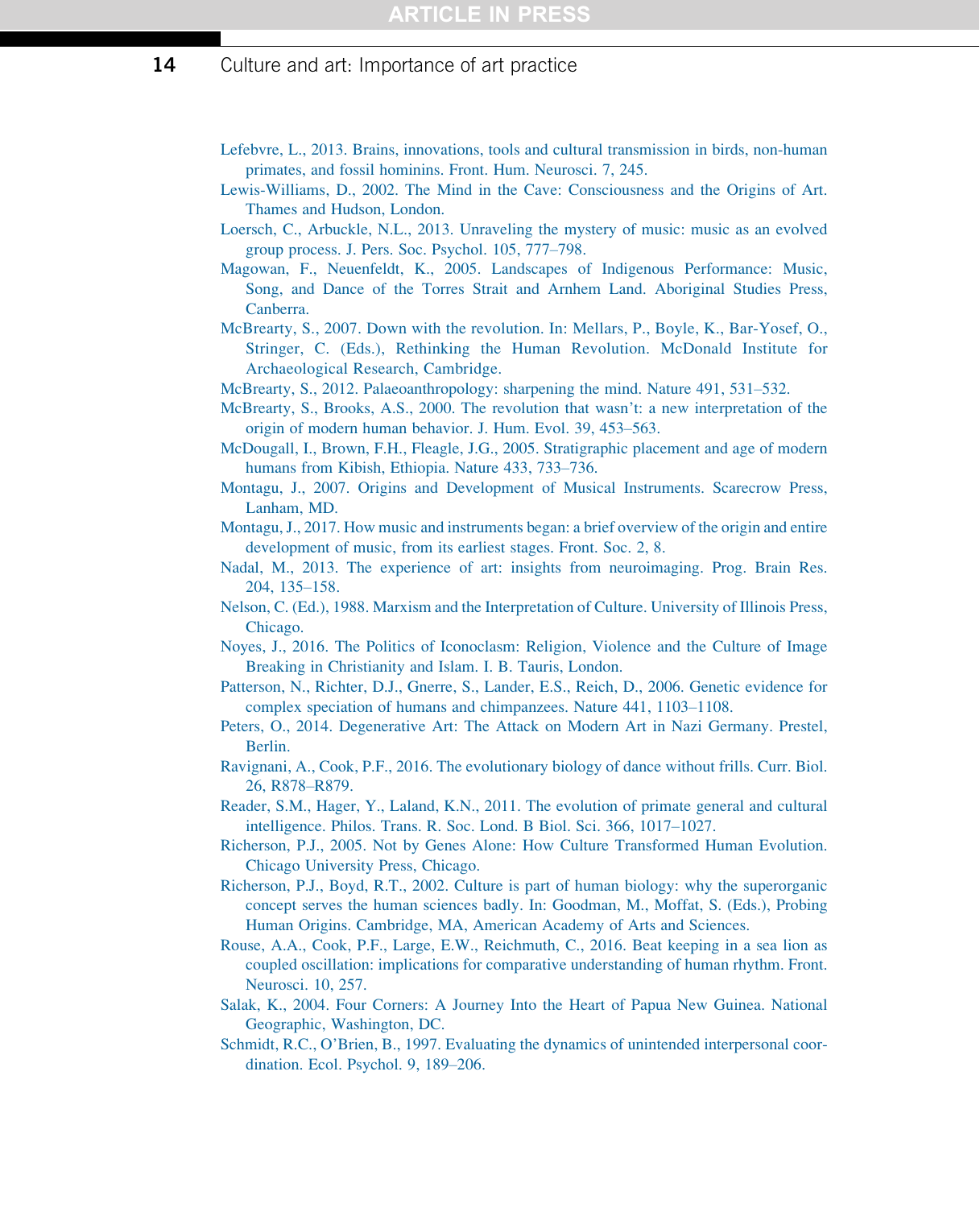- <span id="page-14-0"></span>[Sheets-Johnstone, M., 2005. 'Man has always danced': forays into the origins of an art largely](http://refhub.elsevier.com/S0079-6123(18)30001-3/rf0360) [forgotten by philosophers. Contemp. Aesthet. 3.](http://refhub.elsevier.com/S0079-6123(18)30001-3/rf0360)
- [Silvester, H., 2009. Natural Fashion: Tribal Decoration From Africa. Thames and Hudson,](http://refhub.elsevier.com/S0079-6123(18)30001-3/rf0365) [New York.](http://refhub.elsevier.com/S0079-6123(18)30001-3/rf0365)
- [Stout, D., Hecht, E.E., 2017. Evolutionary neuroscience of cumulative culture. Proc. Natl.](http://refhub.elsevier.com/S0079-6123(18)30001-3/rf0370) [Acad. Sci. U. S. A. 114, 7861](http://refhub.elsevier.com/S0079-6123(18)30001-3/rf0370)–7868.
- [Stringer, C., Galway-Witham, J., 2017. Palaeoanthropology: on the origin of our species.](http://refhub.elsevier.com/S0079-6123(18)30001-3/rf0375) [Nature 546, 212](http://refhub.elsevier.com/S0079-6123(18)30001-3/rf0375)–214.
- [Stubington, J., 2007. Singing the Land: The Power of Performance in Aboriginal Life.](http://refhub.elsevier.com/S0079-6123(18)30001-3/rf0380) [Currency House, Strawberry Hills, NSW.](http://refhub.elsevier.com/S0079-6123(18)30001-3/rf0380)
- [Tomasello, M., 1999. The Cultural Origins of Human Cognition. Harvard University Press,](http://refhub.elsevier.com/S0079-6123(18)30001-3/rf0385) [Cambridge, MA.](http://refhub.elsevier.com/S0079-6123(18)30001-3/rf0385)
- [Tun](http://refhub.elsevier.com/S0079-6123(18)30001-3/rf0390)c[gen](http://refhub.elsevier.com/S0079-6123(18)30001-3/rf0390)c[, B., Cohen, E., Fawcett, C., 2015. Rock with me: the role of movement synchrony](http://refhub.elsevier.com/S0079-6123(18)30001-3/rf0390) [in infants' social and nonsocial choices. Child Dev. 86, 976](http://refhub.elsevier.com/S0079-6123(18)30001-3/rf0390)–984.
- [Vanhaeren, M., d'Errico, F., van Niekerk, K.L., Henshilwood, C.S., Erasmus, R.M., 2013.](http://refhub.elsevier.com/S0079-6123(18)30001-3/rf0395) [Thinking strings: additional evidence for personal ornament use in the Middle Stone](http://refhub.elsevier.com/S0079-6123(18)30001-3/rf0395) [Age at Blombos Cave, South Africa. J. Hum. Evol. 64, 500](http://refhub.elsevier.com/S0079-6123(18)30001-3/rf0395)–517.
- [van Leeuwen, E.J.C., Mundry, R., Cronin, K.A., Bodamer, M., Haun, D.B.M., 2017.](http://refhub.elsevier.com/S0079-6123(18)30001-3/rf0400) [Chimpanzee culture extends beyond matrilineal family units. Curr. Biol. 27, R588](http://refhub.elsevier.com/S0079-6123(18)30001-3/rf0400)–R590.
- [Wadley, L., 2010. Cemented ash as a receptacle or work surface for ochre powder production](http://refhub.elsevier.com/S0079-6123(18)30001-3/rf0405) [at Sibudu, South Africa, 58,000 years ago. J. Archaeol. Sci. 37, 2397](http://refhub.elsevier.com/S0079-6123(18)30001-3/rf0405)–2406.
- [Wadley, L., 2013. Recognizing complex cognition through innovative technology in Stone](http://refhub.elsevier.com/S0079-6123(18)30001-3/rf0410) [Age and Palaeolithic sites. Camb. Archaeol. J. 23, 163](http://refhub.elsevier.com/S0079-6123(18)30001-3/rf0410)–183.
- [Wadley, L., 2015. Those marvellous millennia: The Middle Stone Age of Southern Africa.](http://refhub.elsevier.com/S0079-6123(18)30001-3/rf0415) [Azania 50, 155](http://refhub.elsevier.com/S0079-6123(18)30001-3/rf0415)–226.
- [Wadley, L., Hodgskiss, T., Grant, M., 2009. Implications for complex cognition from the](http://refhub.elsevier.com/S0079-6123(18)30001-3/rf0420) [hafting of tools with compound adhesives in the Middle Stone Age, South Africa. Proc.](http://refhub.elsevier.com/S0079-6123(18)30001-3/rf0420) [Natl. Acad. Sci. U. S. A. 106, 9590](http://refhub.elsevier.com/S0079-6123(18)30001-3/rf0420)–9594.
- [Wadley, L., Sievers, C., Bamford, M., Goldberg, P., Berna, F., Miller, C., 2011. Middle Stone](http://refhub.elsevier.com/S0079-6123(18)30001-3/rf0425) [Age bedding construction and settlement patterns at Sibudu, South Africa. Science](http://refhub.elsevier.com/S0079-6123(18)30001-3/rf0425) [334, 1388](http://refhub.elsevier.com/S0079-6123(18)30001-3/rf0425)–1391.
- [Welsh, K., 2010. African Dance. Chelsea House Publishers, New York.](http://refhub.elsevier.com/S0079-6123(18)30001-3/rf0430)
- [Whiten, A., 2011. The scope of culture in chimpanzees, humans and ancestral apes. Philos.](http://refhub.elsevier.com/S0079-6123(18)30001-3/rf0435) [Trans. R. Soc. Lond. B Biol. Sci. 366, 997](http://refhub.elsevier.com/S0079-6123(18)30001-3/rf0435)–1007.
- [Whiten, A., 2017. Culture extends the scope of evolutionary biology in the great apes.](http://refhub.elsevier.com/S0079-6123(18)30001-3/rf0440) [Proc. Natl. Acad. Sci. U. S. A. 114, 7790](http://refhub.elsevier.com/S0079-6123(18)30001-3/rf0440)–7797.
- [Whiten, A., McGuigan, N., Marshall-Pescini, S., Hopper, L.M., 2009. Emulation, imitation,](http://refhub.elsevier.com/S0079-6123(18)30001-3/rf0445) [over-imitation and the scope of culture for child and chimpanzee. Philos. Trans. R. Soc.](http://refhub.elsevier.com/S0079-6123(18)30001-3/rf0445) [Lond. B Biol. Sci. 364, 2417](http://refhub.elsevier.com/S0079-6123(18)30001-3/rf0445)–2428.
- [Whiten, A., Ayala, F.J., Feldman, M.W., Laland, K.N., 2017. The extension of biology](http://refhub.elsevier.com/S0079-6123(18)30001-3/rf0450) [through culture. Proc. Natl. Acad. Sci. U. S. A. 114, 7775](http://refhub.elsevier.com/S0079-6123(18)30001-3/rf0450)–7781.
- [Wilson, M., Cook, P.F., 2016. Rhythmic entrainment: why humans want to, fireflies](http://refhub.elsevier.com/S0079-6123(18)30001-3/rf0455) [can't help it, pet birds try, and sea lions have to be bribed. Psychon. Bull. Rev.](http://refhub.elsevier.com/S0079-6123(18)30001-3/rf0455) [23, 1647](http://refhub.elsevier.com/S0079-6123(18)30001-3/rf0455)–1659.
- [Wilson, B., Petkov, C.I., 2011. Communication and the primate brain: insights from neuro](http://refhub.elsevier.com/S0079-6123(18)30001-3/rf0460)[imaging studies in humans, chimpanzees and macaques. Hum. Biol. 83, 175](http://refhub.elsevier.com/S0079-6123(18)30001-3/rf0460)–189.
- [Wiltermuth, S.S., Heath, C., 2009. Synchrony and cooperation. Psychol. Sci. 20, 1](http://refhub.elsevier.com/S0079-6123(18)30001-3/rf0465)–5.